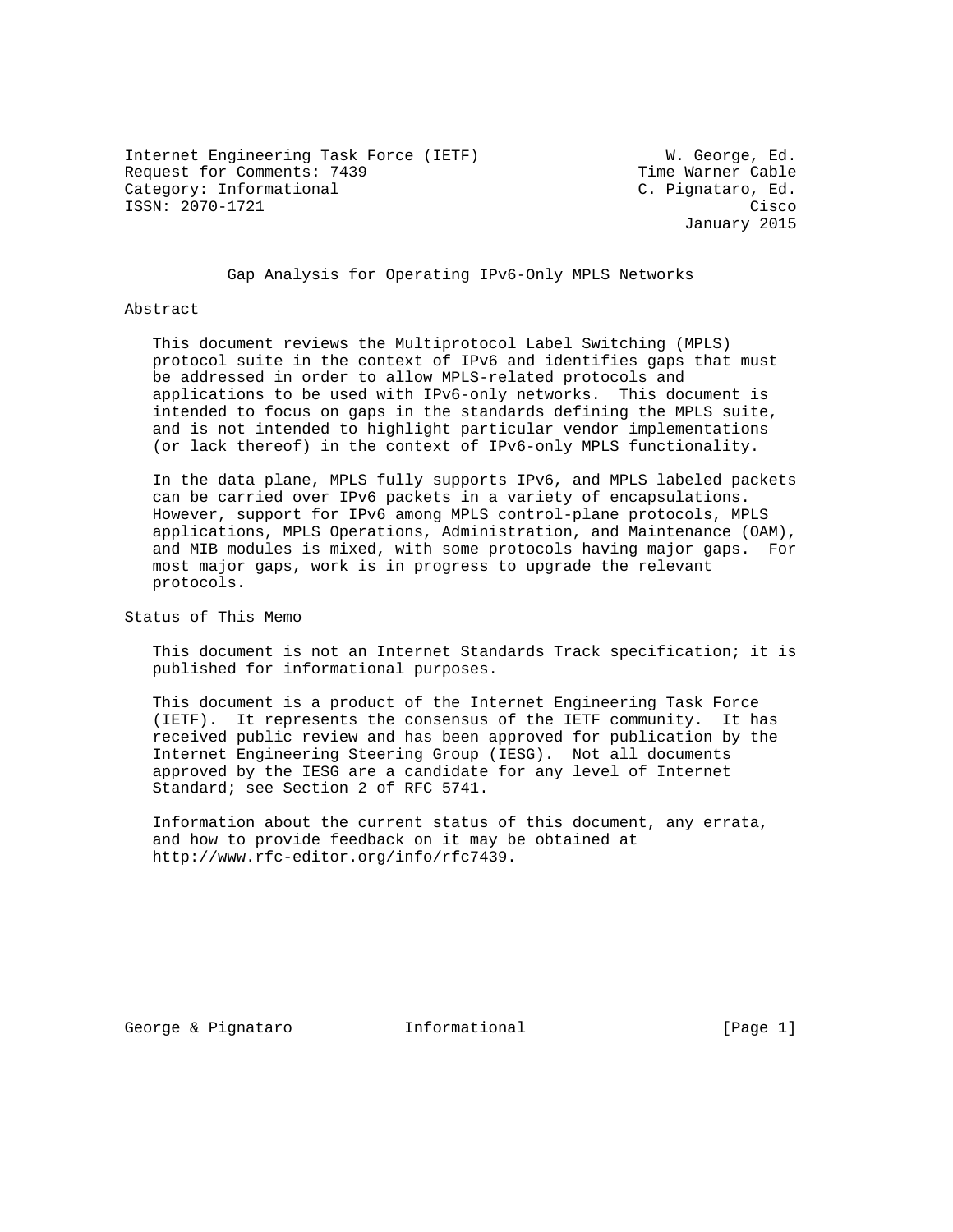Copyright Notice

 Copyright (c) 2015 IETF Trust and the persons identified as the document authors. All rights reserved.

 This document is subject to BCP 78 and the IETF Trust's Legal Provisions Relating to IETF Documents

 (http://trustee.ietf.org/license-info) in effect on the date of publication of this document. Please review these documents carefully, as they describe your rights and restrictions with respect to this document. Code Components extracted from this document must include Simplified BSD License text as described in Section 4.e of the Trust Legal Provisions and are provided without warranty as described in the Simplified BSD License.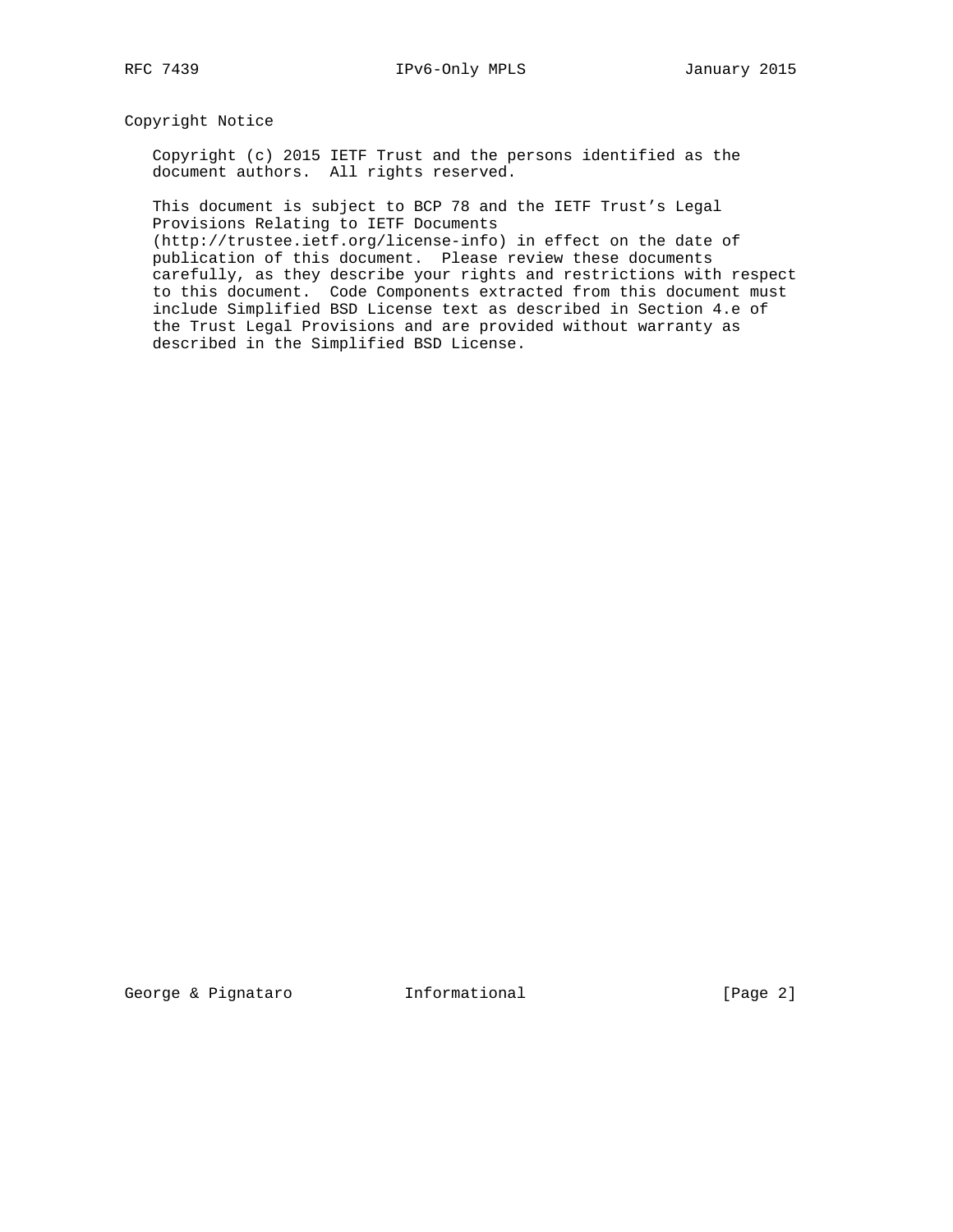# Table of Contents

| 1.<br>Introduction $\ldots \ldots \ldots \ldots \ldots \ldots \ldots \ldots$                                                                                                                                                          | 4              |
|---------------------------------------------------------------------------------------------------------------------------------------------------------------------------------------------------------------------------------------|----------------|
| 2.                                                                                                                                                                                                                                    | $\overline{4}$ |
| 3.                                                                                                                                                                                                                                    | 5              |
| 3.1.                                                                                                                                                                                                                                  | $6\phantom{1}$ |
|                                                                                                                                                                                                                                       | $\sqrt{6}$     |
| 3.2.1. Label Distribution Protocol (LDP)                                                                                                                                                                                              | $\sqrt{6}$     |
| 3.2.2. Multipoint LDP (mLDP)                                                                                                                                                                                                          | 6              |
| 3.2.3. RSVP - Traffic Engineering (RSVP-TE)                                                                                                                                                                                           | 7              |
| 3.2.3.1. Interior Gateway Protocol (IGP)                                                                                                                                                                                              | 8              |
| $3.2.3.2.$ RSVP-TE Point-to-Multipoint (P2MP)                                                                                                                                                                                         | $\,8\,$        |
| 3.2.3.3. RSVP-TE Fast Reroute (FRR) $\ldots$                                                                                                                                                                                          | $\,8\,$        |
| 3.2.4. Path Computation Element (PCE)                                                                                                                                                                                                 | $\,8\,$        |
| 3.2.5. Border Gateway Protocol (BGP)                                                                                                                                                                                                  | 9              |
| Generalized Multi-Protocol Label Switching (GMPLS) .<br>3.2.6.                                                                                                                                                                        | 9              |
|                                                                                                                                                                                                                                       | 9              |
| 3.3.1. Layer 2 Virtual Private Network (L2VPN)                                                                                                                                                                                        | 9              |
| 3.3.1.1. Ethernet VPN (EVPN)                                                                                                                                                                                                          | 10             |
| 3.3.2. Layer 3 Virtual Private Network (L3VPN)                                                                                                                                                                                        | 10             |
| 3.3.2.1. IPv6 Provider Edge/IPv4 Provider Edge (6PE/4PE).                                                                                                                                                                             | 11             |
| 3.3.2.2.<br>IPv6 Virtual Private Extension/IPv4 Virtual                                                                                                                                                                               |                |
| Private Extension (6VPE/4VPE)                                                                                                                                                                                                         | 11             |
| 3.3.2.3. BGP Encapsulation Subsequent Address Family                                                                                                                                                                                  |                |
| Identifier (SAFI)                                                                                                                                                                                                                     | 12             |
| 3.3.2.4. Multicast in MPLS/BGP IP VPN (MVPN)                                                                                                                                                                                          | 12             |
| 3.3.3. MPLS Transport Profile (MPLS-TP)                                                                                                                                                                                               | 13             |
| 3.4. MPLS Operations, Administration, and Maintenance (MPLS                                                                                                                                                                           |                |
| OAM)<br>and a construction of the construction of the construction of the construction of the construction of the construction of the construction of the construction of the construction of the construction of the construction of | 13             |
|                                                                                                                                                                                                                                       | 14             |
| 3.4.2. Label Switched Path Ping (LSP Ping)                                                                                                                                                                                            | 15             |
| 3.4.3. Bidirectional Forwarding Detection (BFD)                                                                                                                                                                                       | 16             |
|                                                                                                                                                                                                                                       | 16             |
| 3.4.5. MPLS Transport Profile (MPLS-TP) OAM                                                                                                                                                                                           | 16             |
|                                                                                                                                                                                                                                       | 17             |
| 4.                                                                                                                                                                                                                                    | 17             |
| 5.                                                                                                                                                                                                                                    | 18             |
| б.                                                                                                                                                                                                                                    | 19             |
|                                                                                                                                                                                                                                       | 19             |
| 6.2. Informative References                                                                                                                                                                                                           | 20             |
|                                                                                                                                                                                                                                       | 26             |
|                                                                                                                                                                                                                                       | 26             |
|                                                                                                                                                                                                                                       | 28             |

George & Pignataro **Informational** [Page 3]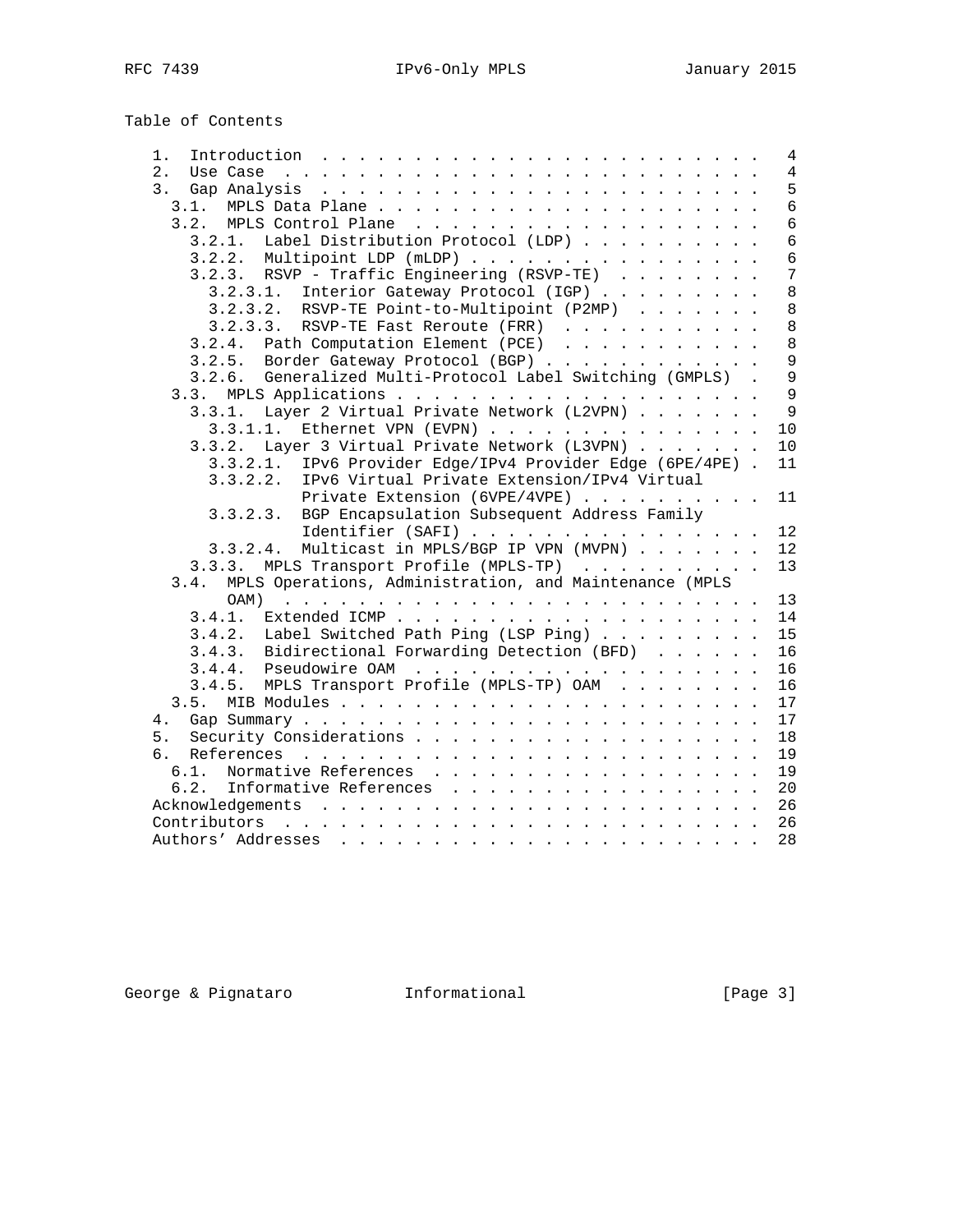# 1. Introduction

 IPv6 [RFC2460] is an integral part of modern network deployments. At the time when this document was written, the majority of these IPv6 deployments were using dual-stack implementations, where IPv4 and IPv6 are supported equally on many or all of the network nodes, and single-stack primarily referred to IPv4-only devices. Dual-stack deployments provide a useful margin for protocols and features that are not currently capable of operating solely over IPv6, because they can continue using IPv4 as necessary. However, as IPv6 deployment and usage becomes more pervasive, and IPv4 exhaustion begins driving changes in address consumption behaviors, there is an increasing likelihood that many networks will need to start operating some or all of their network nodes either as primarily IPv6 (most functions use IPv6, a few legacy features use IPv4), or as IPv6-only (no IPv4 provisioned on the device). This transition toward IPv6-only operation exposes any gaps where features, protocols, or implementations are still reliant on IPv4 for proper function. To that end, and in the spirit of the recommendation in RFC 6540 [RFC6540] that implementations need to stop requiring IPv4 for proper and complete function, this document reviews the MPLS protocol suite in the context of IPv6 and identifies gaps that must be addressed in order to allow MPLS-related protocols and applications to be used with IPv6-only networks and networks that are primarily IPv6 (hereafter referred to as IPv6-primary). This document is intended to focus on gaps in the standards defining the MPLS suite, and not to highlight particular vendor implementations (or lack thereof) in the context of IPv6-only MPLS functionality.

# 2. Use Case

 This section discusses some drivers for ensuring that MPLS completely supports IPv6-only operation. It is not intended to be a comprehensive discussion of all potential use cases, but rather a discussion of one use case to provide context and justification to undertake such a gap analysis.

 IP convergence is continuing to drive new classes of devices to begin communicating via IP. Examples of such devices could include set-top boxes for IP video distribution, cell tower electronics (macro or micro cells), infrastructure Wi-Fi access points, and devices for machine-to-machine (M2M) or Internet of Things (IoT) applications. In some cases, these classes of devices represent a very large deployment base, on the order of thousands or even millions of devices network-wide. The scale of these networks, coupled with the increasingly overlapping use of RFC 1918 [RFC1918] address space within the average network and the lack of globally routable IPv4 space available for long-term growth, begins to drive the need for

George & Pignataro  $I_n$  Informational  $[Page 4]$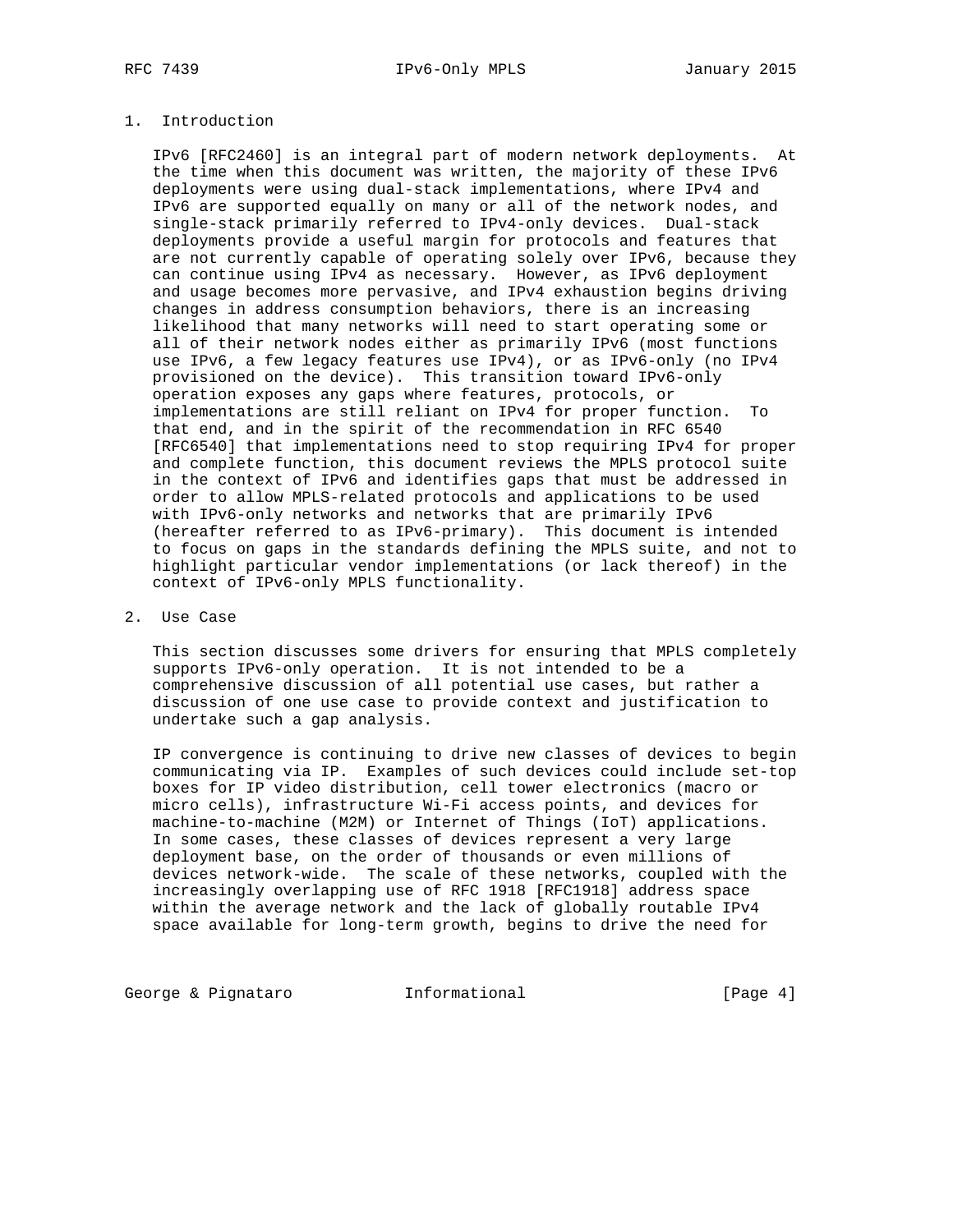many of the endpoints in this network to be managed solely via IPv6. Even if these devices are carrying some IPv4 user data, it is often encapsulated in another protocol such that the communication between the endpoint and its upstream devices can be IPv6-only without impacting support for IPv4 on user data. As the number of devices to manage increases, the operator is compelled to move to IPv6. Depending on the MPLS features required, it is plausible to assume that the (existing) MPLS network will need to be extended to these IPv6-only devices.

 Additionally, as the impact of IPv4 exhaustion becomes more acute, more and more aggressive IPv4 address reclamation measures will be justified. Many networks are likely to focus on preserving their remaining IPv4 addresses for revenue-generating customers so that legacy support for IPv4 can be maintained as long as necessary. As a result, it may be appropriate for some or all of the network infrastructure, including MPLS Label Switching Routers (LSRs) and Label Edge Routers (LERs), to have its IPv4 addresses reclaimed and transition toward IPv6-only operation.

### 3. Gap Analysis

 This gap analysis aims to answer the question of what fails when one attempts to use MPLS features on a network of IPv6-only devices. The baseline assumption for this analysis is that some endpoints, as well as Label Switching Routers (Provider Edge (PE) and Provider (P) routers), only have IPv6 transport available and need to support the full suite of MPLS features defined as of the time of this document's writing at parity with the support on an IPv4 network. This is necessary whether they are enabled via the Label Distribution Protocol (LDP) [RFC5036], RSVP - Traffic Engineering (RSVP-TE) [RFC3209], or Border Gateway Protocol (BGP) [RFC3107], and whether they are encapsulated in MPLS [RFC3032], IP [RFC4023], Generic Routing Encapsulation (GRE) [RFC4023], or Layer 2 Tunneling Protocol Version 3 (L2TPv3) [RFC4817]. It is important when evaluating these gaps to distinguish between user data and control-plane data, because while this document is focused on IPv6-only operation, it is quite likely that some amount of the user payload data being carried in the IPv6-only MPLS network will still be IPv4.

 A note about terminology: Gaps identified by this document are characterized as "Major" or "Minor". Major gaps refer to significant changes necessary in one or more standards to address the gap due to existing standards language having either missing functionality for IPv6-only operation or explicit language requiring the use of IPv4 with no IPv6 alternatives defined. Minor gaps refer to changes necessary primarily to clarify existing standards language. Usually

George & Pignataro  $I_n$  Informational (Page 5)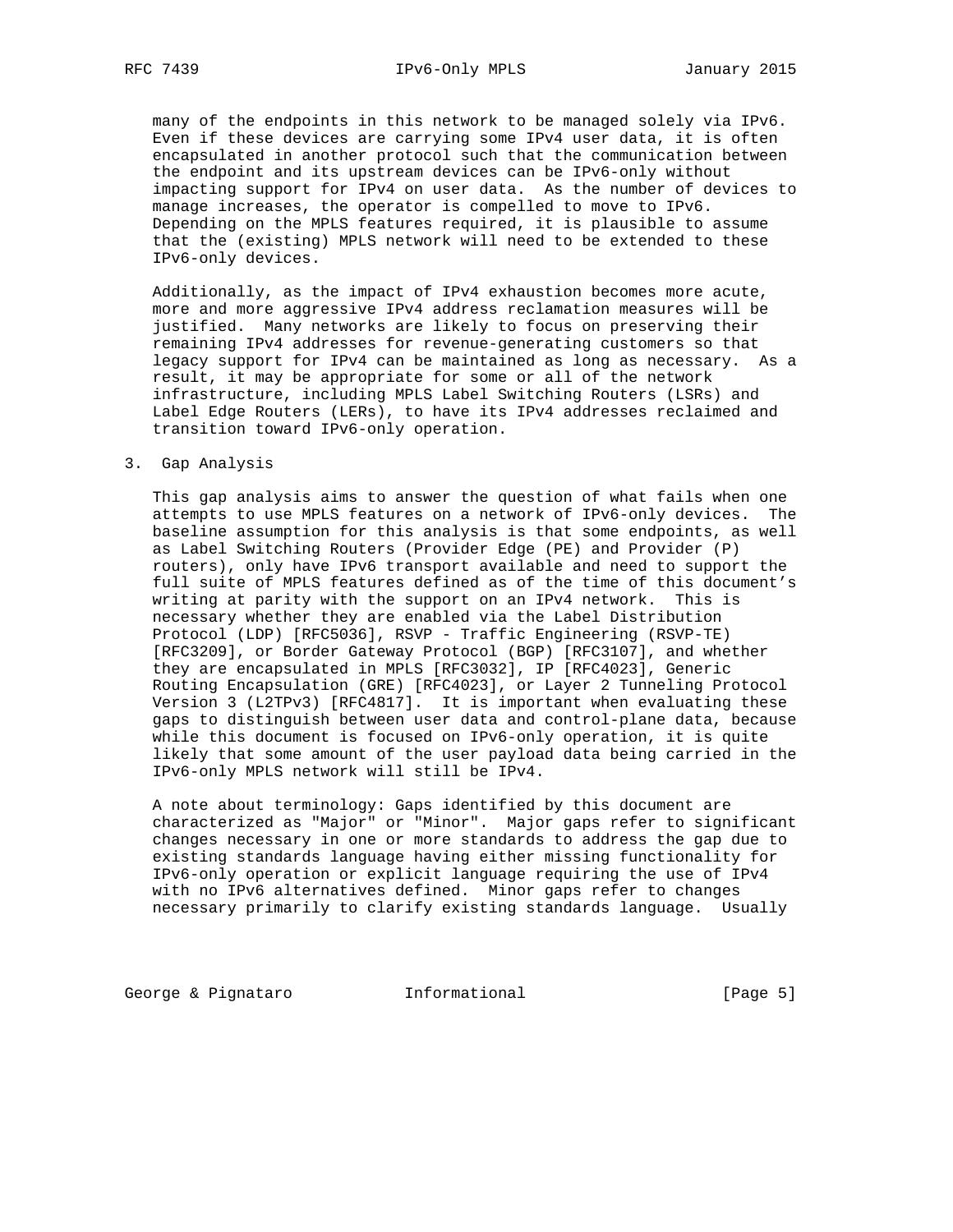RFC 7439 **IPv6-Only MPLS** January 2015

 these changes are needed in order to explicitly codify IPv6 support in places where it is either implicit or omitted today, but the omission is unlikely to prevent IPv6-only operation.

3.1. MPLS Data Plane

 MPLS labeled packets can be transmitted over a variety of data links [RFC3032], and MPLS labeled packets can also be encapsulated over IP. The encapsulations of MPLS in IP and GRE, as well as MPLS over L2TPv3, support IPv6. See Section 3 of RFC 4023 [RFC4023] and Section 2 of RFC 4817 [RFC4817], respectively.

Gap: None.

- 3.2. MPLS Control Plane
- 3.2.1. Label Distribution Protocol (LDP)

 The Label Distribution Protocol (LDP) [RFC5036] defines a set of procedures for distribution of labels between Label Switching Routers that can use the labels for forwarding traffic. While LDP was designed to use an IPv4 or dual-stack IP network, it has a number of deficiencies that prevent it from working in an IPv6-only network. LDP-IPv6 [LDP-IPv6] highlights some of the deficiencies when LDP is enabled in IPv6-only or dual-stack networks and specifies appropriate protocol changes. These deficiencies are related to Label Switched Path (LSP) mapping, LDP identifiers, LDP discovery, LDP session establishment, next-hop address, and LDP Time To Live (TTL) security [RFC5082] [RFC6720].

 Gap: Major; update to RFC 5036 in progress via [LDP-IPv6], which should close this gap.

3.2.2. Multipoint LDP (mLDP)

 Multipoint LDP (mLDP) is a set of extensions to LDP for setting up Point-to-Multipoint (P2MP) and Multipoint-to-Multipoint (MP2MP) LSPs. These extensions are specified in RFC 6388 [RFC6388]. In terms of IPv6-only gap analysis, mLDP has two identified areas of interest:

 1. LDP Control Plane: Since mLDP uses the LDP control plane to discover and establish sessions with the peer, it shares the same gaps as LDP (Section 3.2.1) with regards to control plane (discovery, transport, and session establishment) in an IPv6-only network.

George & Pignataro  $I_n$  Informational [Page 6]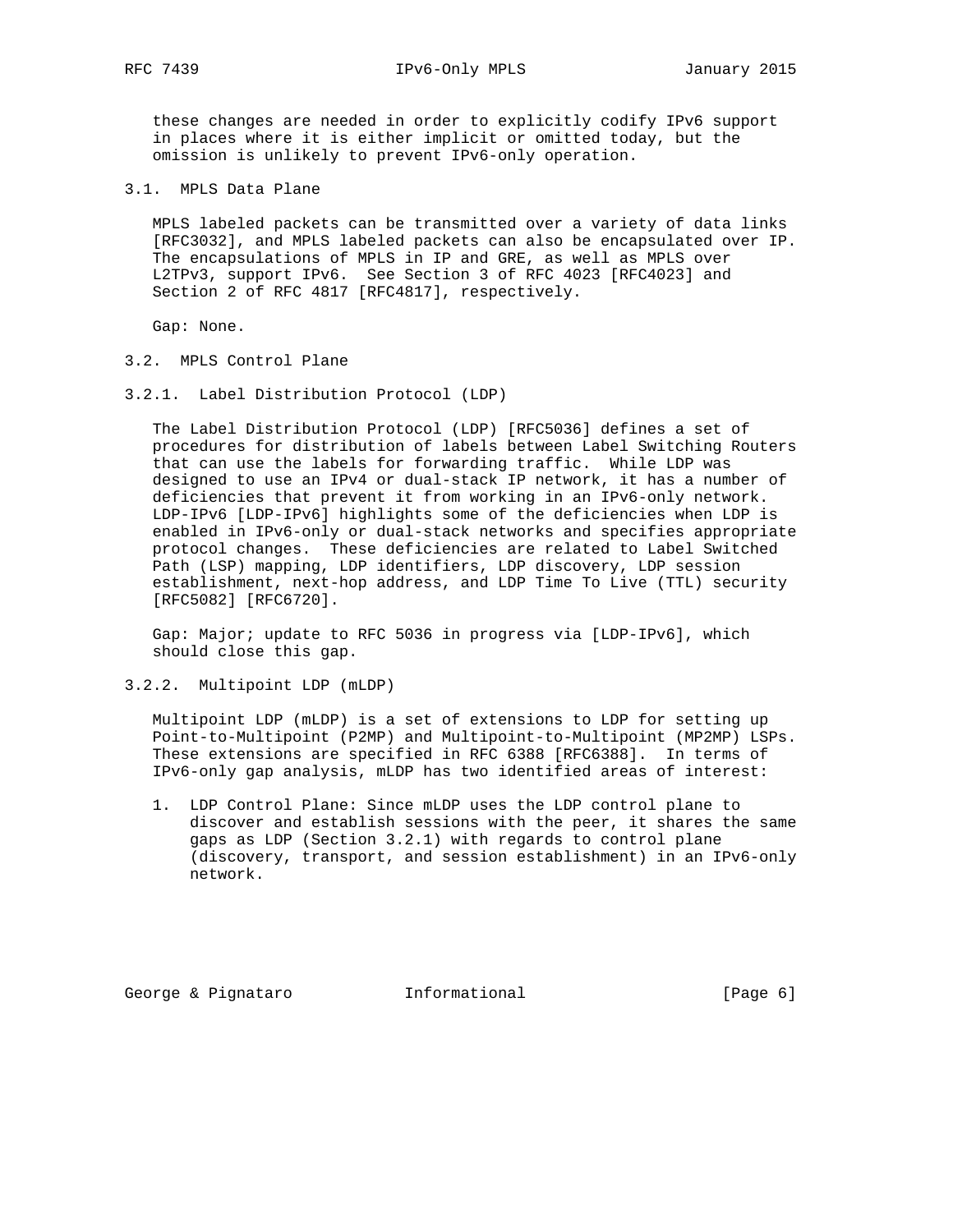2. Multipoint (MP) Forwarding Equivalence Class (FEC) Root Address: mLDP defines its own MP FECs and rules, different from LDP, to map MP LSPs. An mLDP MP FEC contains a Root Address field that is an IP address in IP networks. The current specification allows specifying the root address according to the Address Family Identifier (AFI), and hence covers both IPv4 or IPv6 root addresses, requiring no extension to support IPv6-only MP LSPs. The root address is used by each LSR participating in an MP LSP setup such that root address reachability is resolved by doing a table lookup against the root address to find corresponding upstream neighbor(s). This will pose a problem if an MP LSP traverses IPv4-only and IPv6-only nodes in a dual-stack network on the way to the root node.

 For example, consider following setup, where R1/R6 are IPv4-only, R3/ R4 are IPv6-only, and R2/R5 are dual-stack LSRs:

 ( IPv4-only ) ( IPv6-only ) ( IPv4-only ) R1 -- R2 -- R3 -- R4 -- R5 -- R6 Leaf Root

 Assume R1 to be a leaf node for a P2MP LSP rooted at R6 (root node). R1 uses R6's IPv4 address as the root address in MP FEC. As the MP LSP signaling proceeds from R1 to R6, the MP LSP setup will fail on the first IPv6-only transit/branch LSRs (R3) when trying to find IPv4 root address reachability. RFC 6512 [RFC6512] defines a recursive- FEC solution and procedures for mLDP when the backbone (transit/ branch) LSRs have no route to the root. The proposed solution is defined for a BGP-free core in a VPN environment, but a similar concept can be used/extended to solve the above issue of the IPv6-only backbone receiving an MP FEC element with an IPv4 address. The solution will require a border LSR (the one that is sitting on the border of an IPv4/IPv6 island (namely, R2 and R5 in this example)) to translate an IPv4 root address to an equivalent IPv6 address (and vice versa) through procedures similar to RFC 6512.

 Gap: Major; update in progress for LDP via [LDP-IPv6], may need additional updates to RFC 6512.

3.2.3. RSVP - Traffic Engineering (RSVP-TE)

 RSVP-TE [RFC3209] defines a set of procedures and enhancements to establish LSP tunnels that can be automatically routed away from network failures, congestion, and bottlenecks. RSVP-TE allows establishing an LSP for an IPv4 or IPv6 prefix, thanks to its LSP\_TUNNEL\_IPv6 object and subobjects.

Gap: None.

George & Pignataro  $I_n$  Informational [Page 7]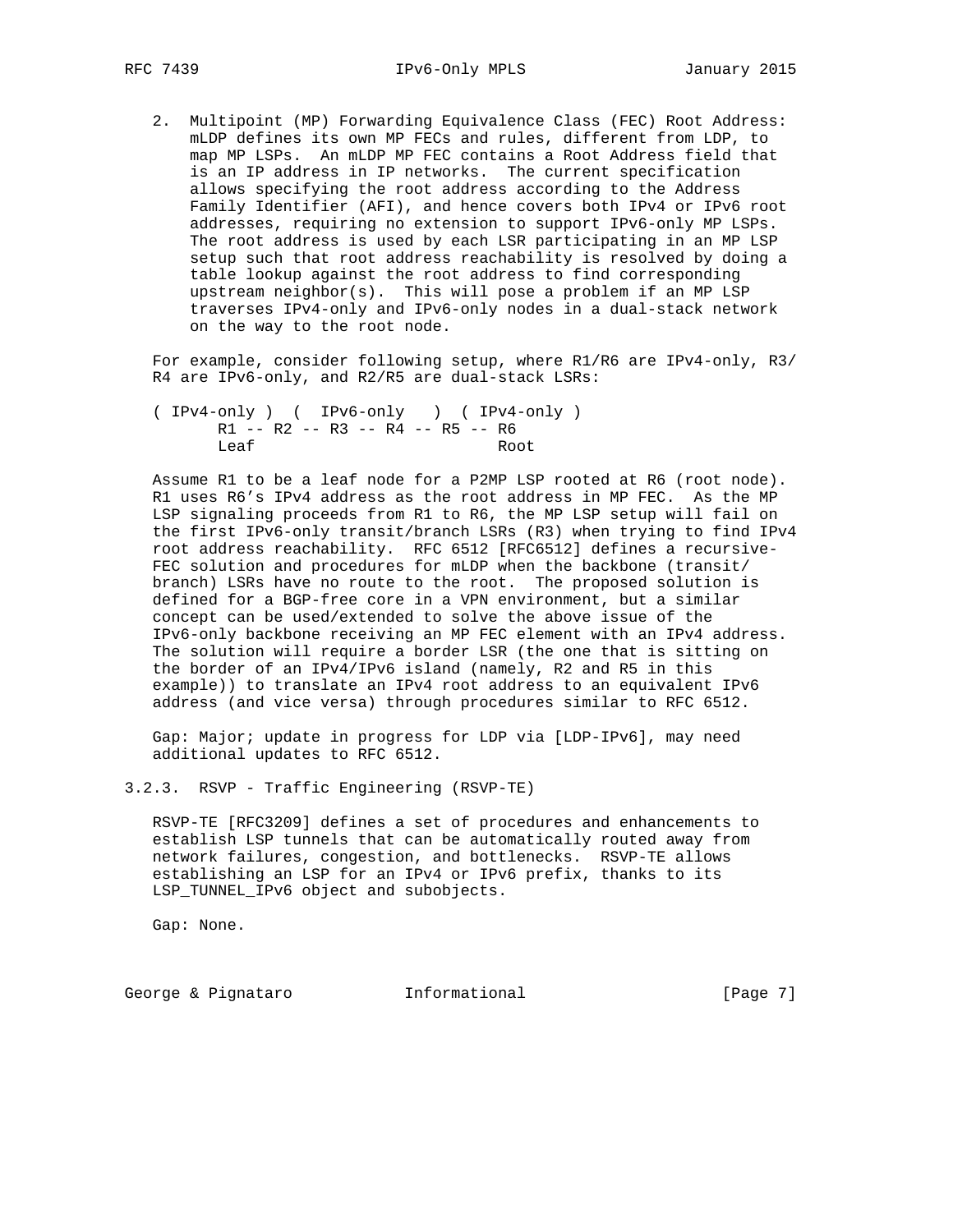3.2.3.1. Interior Gateway Protocol (IGP)

 RFC 3630 [RFC3630] specifies a method of adding traffic engineering capabilities to OSPF Version 2. New TLVs and sub-TLVs were added in RFC 5329 [RFC5329] to extend TE capabilities to IPv6 networks in OSPF Version 3.

 RFC 5305 [RFC5305] specifies a method of adding traffic engineering capabilities to IS-IS. New TLVs and sub-TLVs were added in RFC 6119 [RFC6119] to extend TE capabilities to IPv6 networks.

Gap: None.

3.2.3.2. RSVP-TE Point-to-Multipoint (P2MP)

 RFC 4875 [RFC4875] describes extensions to RSVP-TE for the setup of Point-to-Multipoint (P2MP) LSPs in MPLS and Generalized MPLS (GMPLS) with support for both IPv4 and IPv6.

Gap: None.

3.2.3.3. RSVP-TE Fast Reroute (FRR)

 RFC 4090 [RFC4090] specifies Fast Reroute (FRR) mechanisms to establish backup LSP tunnels for local repair supporting both IPv4 and IPv6 networks. Further, [RFC5286] describes the use of loop-free alternates to provide local protection for unicast traffic in pure IP and MPLS networks in the event of a single failure, whether link, node, or shared risk link group (SRLG) for both IPv4 and IPv6.

Gap: None.

3.2.4. Path Computation Element (PCE)

 The Path Computation Element (PCE) defined in RFC 4655 [RFC4655] is an entity that is capable of computing a network path or route based on a network graph and applying computational constraints. A Path Computation Client (PCC) may make requests to a PCE for paths to be computed. The PCE Communication Protocol (PCEP) is designed as a communication protocol between PCCs and PCEs for path computations and is defined in RFC 5440 [RFC5440].

 The PCEP specification [RFC5440] is defined for both IPv4 and IPv6 with support for PCE discovery via an IGP (OSPF [RFC5088] or IS-IS [RFC5089]) using both IPv4 and IPv6 addresses. Note that PCEP uses identical encoding of subobjects, as in RSVP-TE defined in RFC 3209 [RFC3209] that supports both IPv4 and IPv6.

George & Pignataro  $I_n$  Informational (Page 8)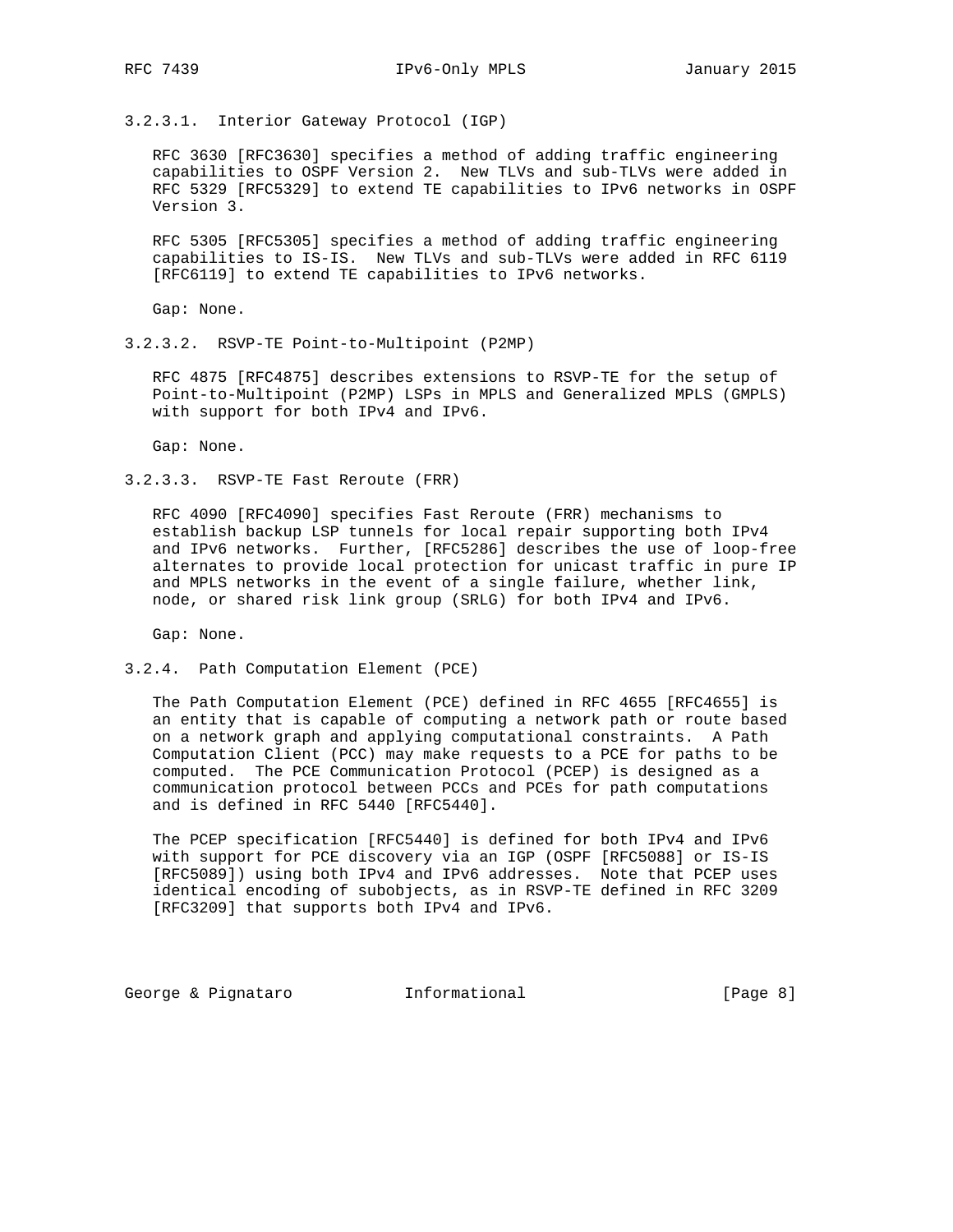RFC 7439 **IPv6-Only MPLS** January 2015

 The extensions to PCEP to support confidentiality [RFC5520], route exclusions [RFC5521], monitoring [RFC5886], and P2MP TE LSPs [RFC6006] have support for both IPv4 and IPv6.

Gap: None.

3.2.5. Border Gateway Protocol (BGP)

 RFC 3107 [RFC3107] specifies a set of BGP protocol procedures for distributing the labels (for prefixes corresponding to any address family) between label switch routers so that they can use the labels for forwarding the traffic. RFC 3107 allows BGP to distribute the label for IPv4 or IPv6 prefix in an IPv6-only network.

Gap: None.

3.2.6. Generalized Multi-Protocol Label Switching (GMPLS)

 The Generalized Multi-Protocol Label Switching (GMPLS) specification includes signaling functional extensions [RFC3471] and RSVP-TE extensions [RFC3473]. The gap analysis in Section 3.2.3 applies to these.

 RFC 4558 [RFC4558] specifies Node-ID Based RSVP Hello Messages with capability for both IPv4 and IPv6. RFC 4990 [RFC4990] clarifies the use of IPv6 addresses in GMPLS networks including handling in the MIB modules.

 The second paragraph of Section 5.3 of RFC 6370 [RFC6370] describes the mapping from an MPLS Transport Profile (MPLS-TP) LSP\_ID to RSVP- TE with an assumption that Node\_IDs are derived from valid IPv4 addresses. This assumption fails in an IPv6-only network, given that there would not be any IPv4 addresses.

Gap: Minor; Section 5.3 of RFC 6370 [RFC6370] needs to be updated.

3.3. MPLS Applications

3.3.1. Layer 2 Virtual Private Network (L2VPN)

 L2VPN [RFC4664] specifies two fundamentally different kinds of Layer 2 VPN services that a service provider could offer to a customer: Virtual Private Wire Service (VPWS) and Virtual Private LAN Service (VPLS). RFC 4447 [RFC4447] and RFC 4762 [RFC4762] specify the LDP protocol changes to instantiate VPWS and VPLS services, respectively, in an MPLS network using LDP as the signaling protocol. This is complemented by RFC 6074 [RFC6074], which specifies a set of procedures for instantiating L2VPNs (e.g., VPWS, VPLS) using BGP as a

George & Pignataro  $I_n$  Informational (Page 9)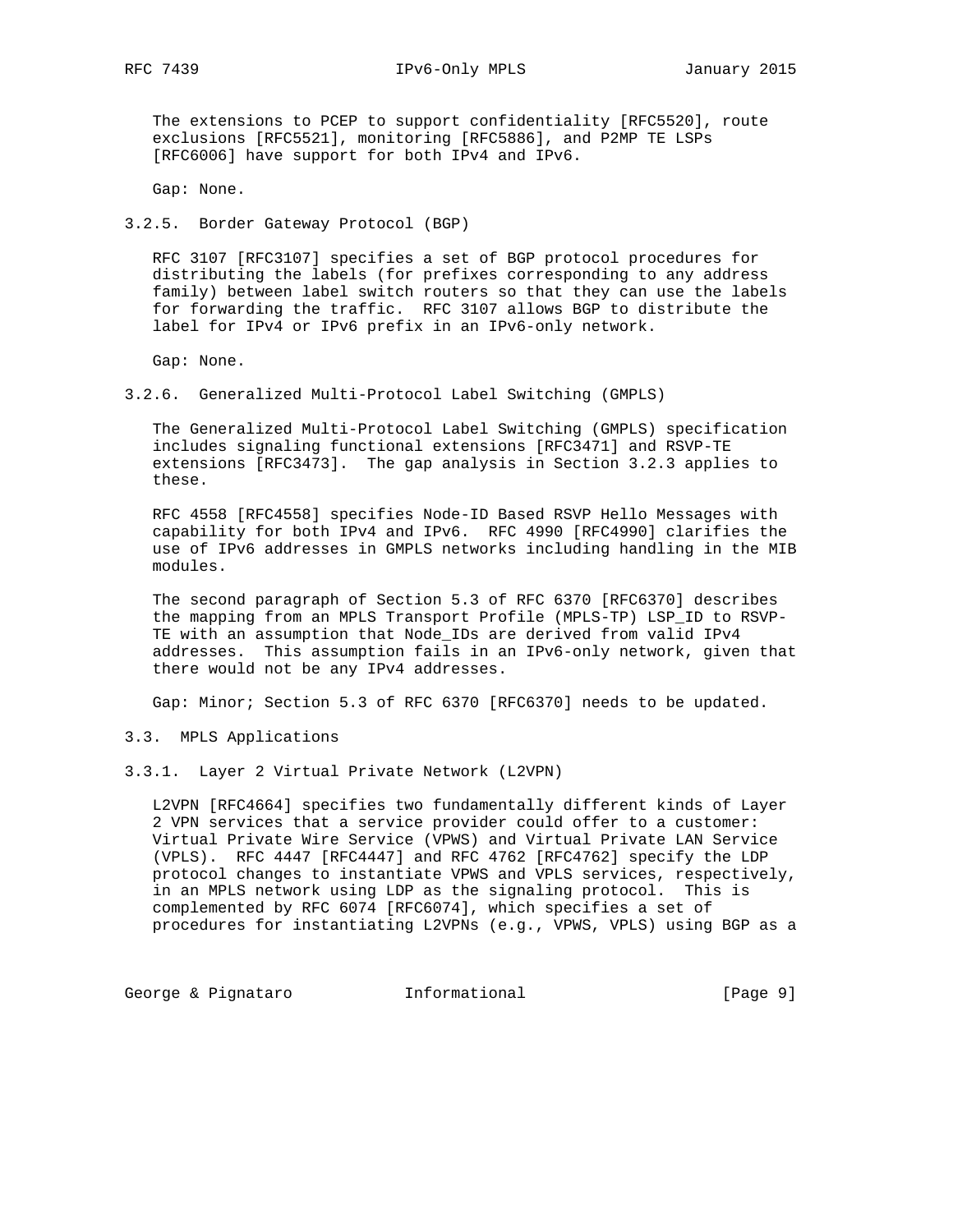discovery protocol and LDP, as well as L2TPv3, as a signaling protocol. RFC 4761 [RFC4761] and RFC 6624 [RFC6624] specify BGP protocol changes to instantiate VPLS and VPWS services in an MPLS network, using BGP for both discovery and signaling.

 In an IPv6-only MPLS network, use of L2VPN represents a connection of Layer 2 islands over an IPv6 MPLS core, and very few changes are necessary to support operation over an IPv6-only network. The L2VPN signaling protocol is either BGP or LDP in an MPLS network, and both can run directly over IPv6 core infrastructure as well as IPv6 edge devices. RFC 6074 [RFC6074] is the only RFC that appears to have a gap for IPv6-only operation. In its discovery procedures (Sections 3.2.2 and 6 of RFC 6074 [RFC6074]), it suggests encoding PE IP addresses in the Virtual Switching Instance ID (VSI-ID), which is encoded in Network Layer Reachability Information (NLRI) and should not exceed 12 bytes (to differentiate its AFI/SAFI (Subsequent Address Family Identifier) encoding from RFC 4761). This means that a PE IP address cannot be an IPv6 address. Also, in its signaling procedures (Section 3.2.3 of RFC 6074 [RFC6074]), it suggests encoding PE\_addr in the Source Attachment Individual Identifier (SAII) and the Target Attachment Individual Identifier (TAII), which are limited to 32 bits (AII Type=1) at the moment.

 RFC 6073 [RFC6073] defines the new LDP Pseudowire (PW) Switching Point PE TLV, which supports IPv4 and IPv6.

Gap: Minor; RFC 6074 needs to be updated.

3.3.1.1. Ethernet VPN (EVPN)

 Ethernet VPN [EVPN] defines a method for using BGP MPLS-based Ethernet VPNs. Because it can use functions in LDP and mLDP, as well as Multicast VPLS [RFC7117], it inherits LDP gaps previously identified in Section 3.2.1. Once those gaps are resolved, it should function properly on IPv6-only networks as defined.

 Gap: Major for LDP; update to RFC 5036 in progress via [LDP-IPv6] that should close this gap (see Section 3.2.1).

3.3.2. Layer 3 Virtual Private Network (L3VPN)

 RFC 4364 [RFC4364] defines a method by which a Service Provider may use an IP backbone to provide IP VPNs for its customers. The following use cases arise in the context of this gap analysis:

1. Connecting IPv6 islands over IPv6-only MPLS network

2. Connecting IPv4 islands over IPv6-only MPLS network

George & Pignataro  $I_n$  Informational [Page 10]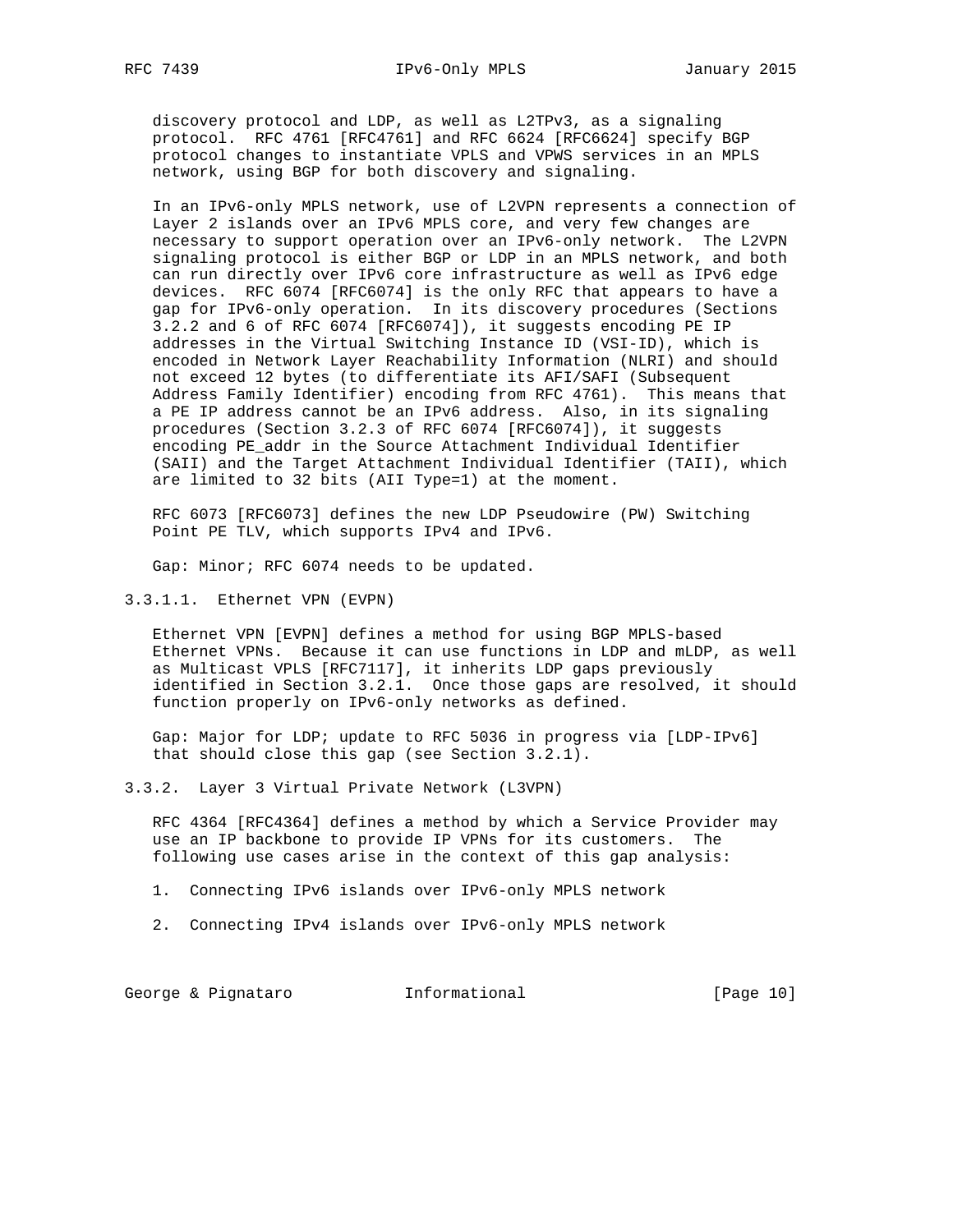Both use cases require mapping an IP packet to an IPv6-signaled LSP. RFC 4364 defines Layer 3 Virtual Private Networks (L3VPNs) for IPv4-only and has references to 32-bit BGP next-hop addresses. RFC 4659 [RFC4659] adds support for IPv6 on L3VPNs, including 128-bit BGP next-hop addresses, and discusses operation whether IPv6 is the payload or the underlying transport address family. However, RFC 4659 does not formally update RFC 4364, and thus an implementer may miss this additional set of standards unless it is explicitly identified independently of the base functionality defined in RFC 4364. Further, Section 1 of RFC 4659 explicitly identifies use case 2 as out of scope for the document.

 The authors do not believe that there are any additional issues encountered when using L2TPv3, RSVP, or GRE (instead of MPLS) as transport on an IPv6-only network.

 Gap: Major; RFC 4659 needs to be updated to explicitly cover use case 2 (discussed in further detail below)

3.3.2.1. IPv6 Provider Edge/IPv4 Provider Edge (6PE/4PE)

 RFC 4798 [RFC4798] defines IPv6 Provider Edge (6PE), which defines how to interconnect IPv6 islands over a MPLS-enabled IPv4 cloud. However, use case 2 is doing the opposite, and thus could also be referred to as IPv4 Provider Edge (4PE). The method to support this use case is not defined explicitly. To support it, IPv4 edge devices need to be able to map IPv4 traffic to MPLS IPv6 core LSPs. Also, the core switches may not understand IPv4 at all, but in some cases they may need to be able to exchange Labeled IPv4 routes from one Autonomous System (AS) to a neighboring AS.

 Gap: Major; RFC 4798 covers only the "6PE" case. Use case 2 is currently not specified in an RFC.

3.3.2.2. IPv6 Virtual Private Extension/IPv4 Virtual Private Extension (6VPE/4VPE)

 RFC 4659 [RFC4659] defines IPv6 Virtual Private Network Extension (6VPE), a method by which a Service Provider may use its packet switched backbone to provide Virtual Private Network (VPN) services for its IPv6 customers. It allows the core network to be MPLS IPv4 or MPLS IPv6, thus addressing use case 1 above. RFC 4364 should work as defined for use case 2 above, which could also be referred to as IPv4 Virtual Private Extension (4VPE), but the RFC explicitly does not discuss this use and defines it as out of scope.

 Gap: Minor; RFC 4659 needs to be updated to explicitly cover use case 2.

George & Pignataro  $I_n$ Informational [Page 11]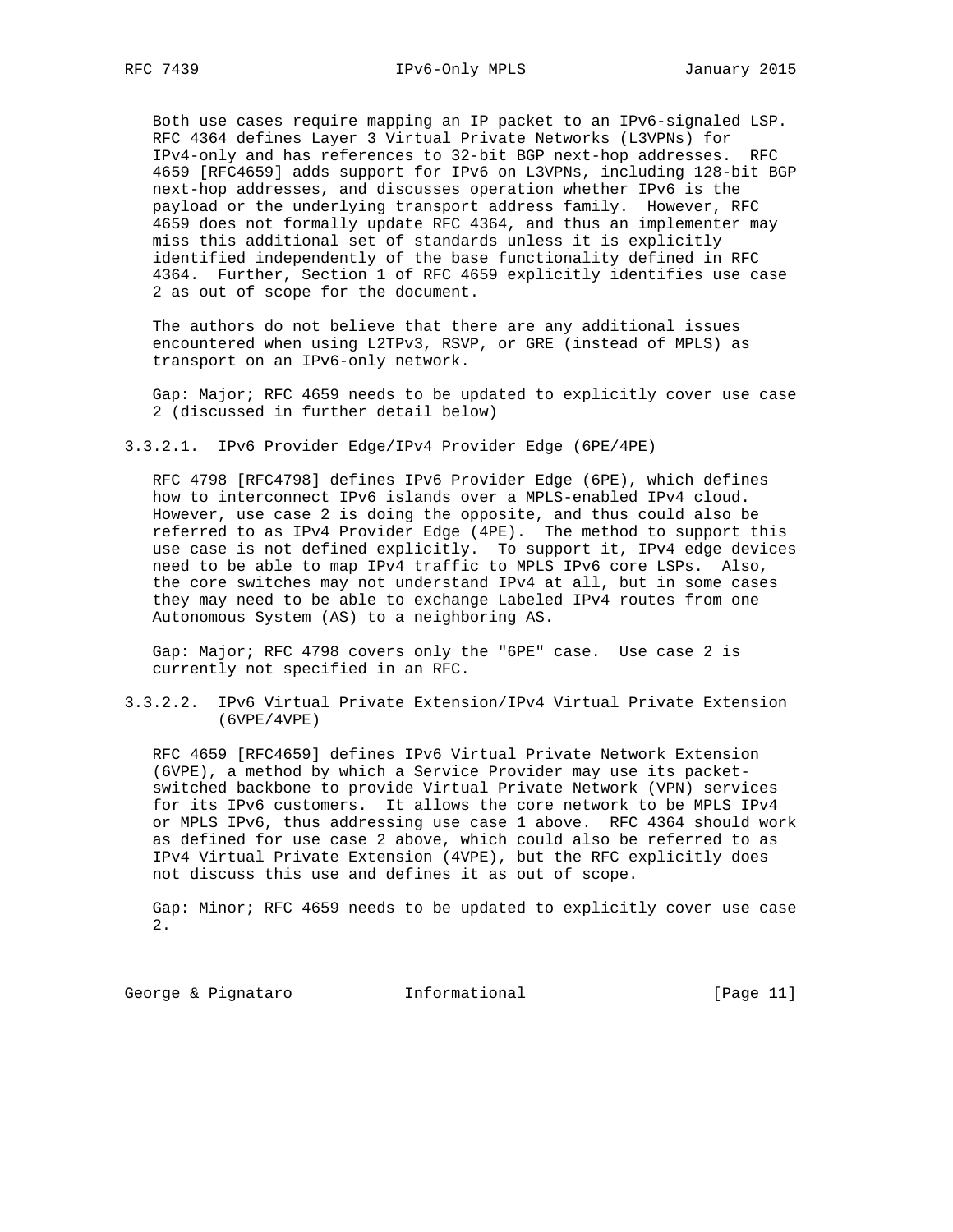RFC 7439 **IPv6-Only MPLS** January 2015

3.3.2.3. BGP Encapsulation Subsequent Address Family Identifier (SAFI)

 RFC 5512 [RFC5512] defines the BGP Encapsulation SAFI and the BGP Tunnel Encapsulation Attribute, which can be used to signal tunneling over an IP Core that is using a single address family. This mechanism supports transport of MPLS (and other protocols) over Tunnels in an IP core (including an IPv6-only core). In this context, load balancing can be provided as specified in RFC 5640 [RFC5640].

Gap: None.

3.3.2.4. Multicast in MPLS/BGP IP VPN (MVPN)

 RFC 6513 [RFC6513] defines the procedure to provide multicast service over an MPLS VPN backbone for downstream customers. It is sometimes referred to as Next Generation Multicast VPN (NG-MVPN) The procedure involves the below set of protocols.

3.3.2.4.1. PE-CE Multicast Routing Protocol

 RFC 6513 [RFC6513] explains the use of Protocol Independent Multicast (PIM) as a Provider Edge - Customer Edge (PE-CE) protocol, while Section 11.1.2 of RFC 6514 [RFC6514] explains the use of mLDP as a PE-CE protocol.

 The MCAST-VPN NLRI route-type format defined in RFC 6514 [RFC6514] is not sufficiently covering all scenarios when mLDP is used as a PE-CE protocol. The issue is explained in Section 2 of [mLDP-NLRI] along with a new route type that encodes the mLDP FEC in NLRI.

Further, [PE-CE] defines the use of BGP as a PE-CE protocol.

Gap: None.

3.3.2.4.2. P-Tunnel Instantiation

[RFC6513] explains the use of the below tunnels:

- o RSVP-TE P2MP LSP
- o PIM Tree
- o mLDP P2MP LSP
- o mLDP MP2MP LSP
- o Ingress Replication

George & Pignataro **Informational** [Page 12]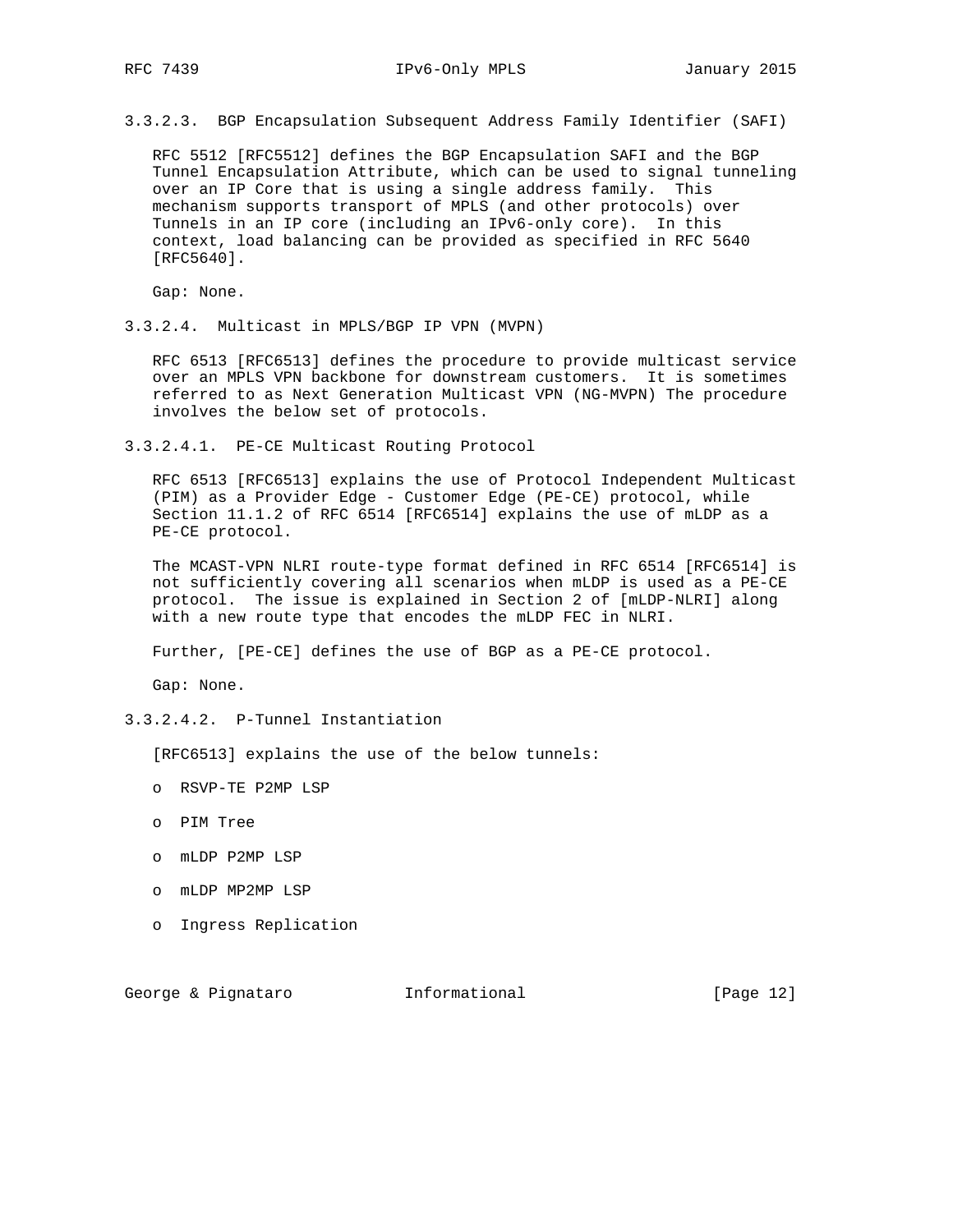Gap: Gaps in RSVP-TE P2MP LSP (Section 3.2.3.2) and mLDP (Section 3.2.2) P2MP and MP2MP LSP are covered in previous sections. There are no MPLS-specific gaps for PIM Tree or Ingress Replication, and any protocol-specific gaps not related to MPLS are outside the scope of this document.

# 3.3.2.4.3. PE-PE Multicast Routing Protocol

 Section 3.1 of RFC 6513 [RFC6513] explains the use of PIM as a PE-PE protocol, while RFC 6514 [RFC6514] explains the use of BGP as a PE-PE protocol.

 PE-PE multicast routing is not specific to P-tunnels or to MPLS. It can be PIM or BGP with P-tunnels that are label based or PIM tree based. Enabling PIM as a PE-PE multicast protocol is equivalent to running it on a non-MPLS IPv6 network, so there are not any MPLS specific considerations and any gaps are applicable for non-MPLS networks as well. Similarly, BGP only includes the P-Multicast Service Interface (PMSI) tunnel attribute as a part of the NLRI, which is inherited from P-tunnel instantiation and considered to be an opaque value. Any gaps in the control plane (PIM or BGP) will not be specific to MPLS.

 Gap: Any gaps in PIM or BGP as a PE-PE multicast routing protocol are not unique to MPLS, and therefore are outside the scope of this document. It is included for completeness.

#### 3.3.3. MPLS Transport Profile (MPLS-TP)

 MPLS-TP does not require IP (see Section 2 of RFC 5921 [RFC5921]) and should not be affected by operation on an IPv6-only network. Therefore, this is considered out of scope for this document but is included for completeness.

 Although not required, MPLS-TP can use IP. One such example is included in Section 3.2.6, where MPLS-TP identifiers can be derived from valid IPv4 addresses.

Gap: None. MPLS-TP does not require IP.

3.4. MPLS Operations, Administration, and Maintenance (MPLS OAM)

 For MPLS LSPs, there are primarily three OAM mechanisms: Extended ICMP [RFC4884] [RFC4950], LSP Ping [RFC4379], and Bidirectional Forwarding Detection (BFD) for MPLS LSPs [RFC5884]. For MPLS Pseudowires, there is also Virtual Circuit Connectivity Verification (VCCV) [RFC5085] [RFC5885]. Most of these mechanisms work in pure

George & Pignataro  $I_n$  Informational [Page 13]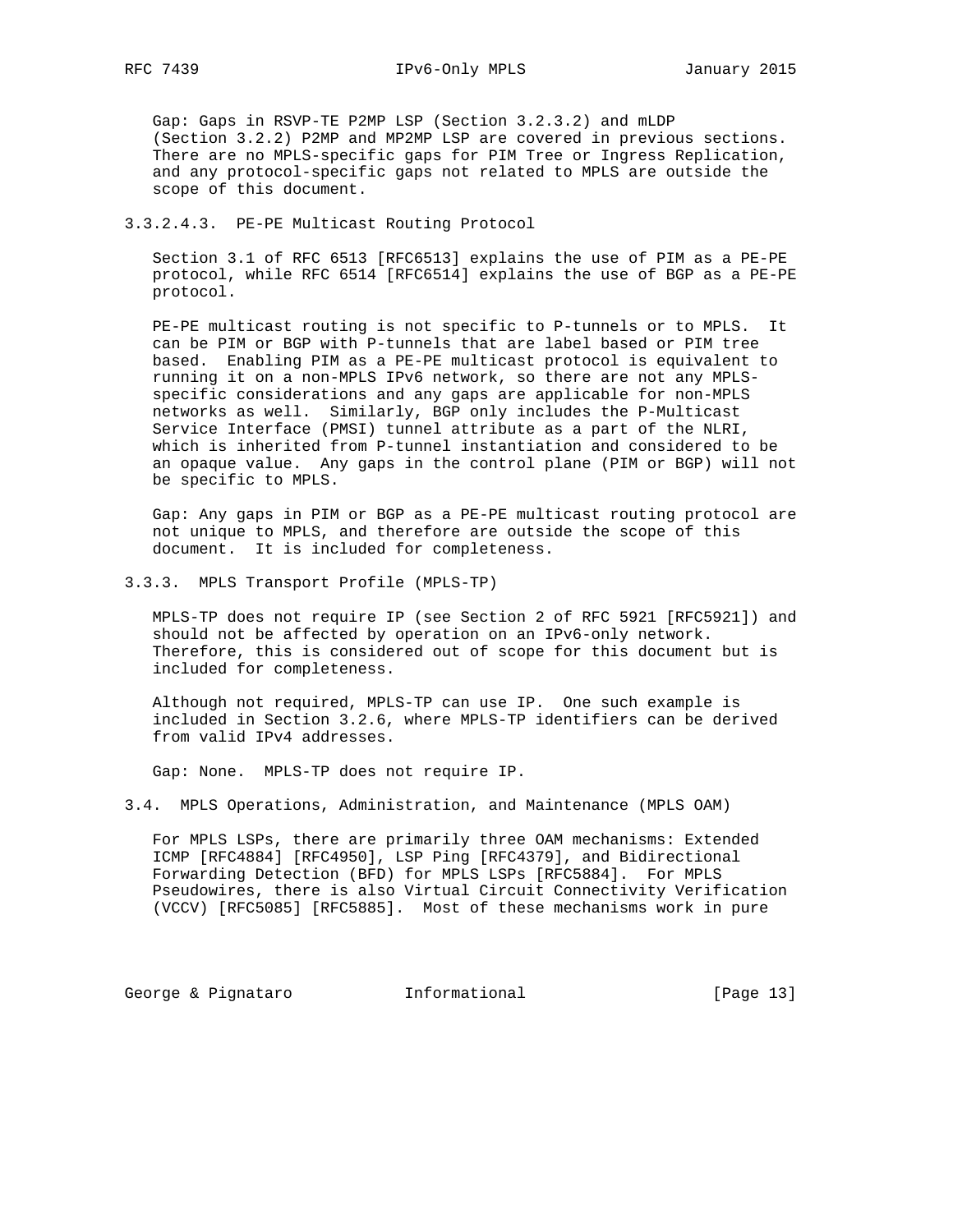IPv6 environments, but there are some problems encountered in mixed environments due to address-family mismatches. The next subsections cover these gaps in detail.

 Gap: Major; RFC 4379 needs to be updated to better support multipath IPv6. Additionally, there is potential for dropped messages in Extended ICMP and LSP Ping due to IP version mismatches. It is important to note that this is a more generic problem with tunneling when address-family mismatches exist and is not specific to MPLS. While MPLS will be affected, it will be difficult to fix this problem specifically for MPLS, rather than fixing the more generic problem.

#### 3.4.1. Extended ICMP

 Extended ICMP to support Multi-part messages is defined in RFC 4884 [RFC4884]. This extensibility is defined generally for both ICMPv4 and ICMPv6. The specific ICMP extensions for MPLS are defined in RFC 4950 [RFC4950]. ICMP Multi-part with MPLS extensions works for IPv4 and IPv6. However, the mechanisms described in RFC 4884 and 4950 may fail when tunneling IPv4 traffic over an LSP that is supported by an IPv6-only infrastructure.

Assume the following:

- o The path between two IPv4-only hosts contains an MPLS LSP.
- o The two routers that terminate the LSP run dual stack.
- o The LSP interior routers run IPv6 only.
- o The LSP is signaled over IPv6.

 Now assume that one of the hosts sends an IPv4 packet to the other. However, the packet's TTL expires on an LSP interior router. According to RFC 3032 [RFC3032], the interior router should examine the IPv4 payload, format an ICMPv4 message, and send it (over the tunnel upon which the original packet arrived) to the egress LSP. In this case, however, the LSP interior router is not IPv4-aware. It cannot parse the original IPv4 datagram, nor can it send an IPv4 message. So, no ICMP message is delivered to the source. Some specific ICMP extensions, in particular, ICMP extensions for interface and next-hop identification [RFC5837], restrict the address family of address information included in an Interface Information Object to the same one as the ICMP (see Section 4.5 of RFC 5837). While these extensions are not MPLS specific, they can be used with MPLS packets carrying IP datagrams. This has no implications for IPv6-only environments.

George & Pignataro  $I_n$  Informational [Page 14]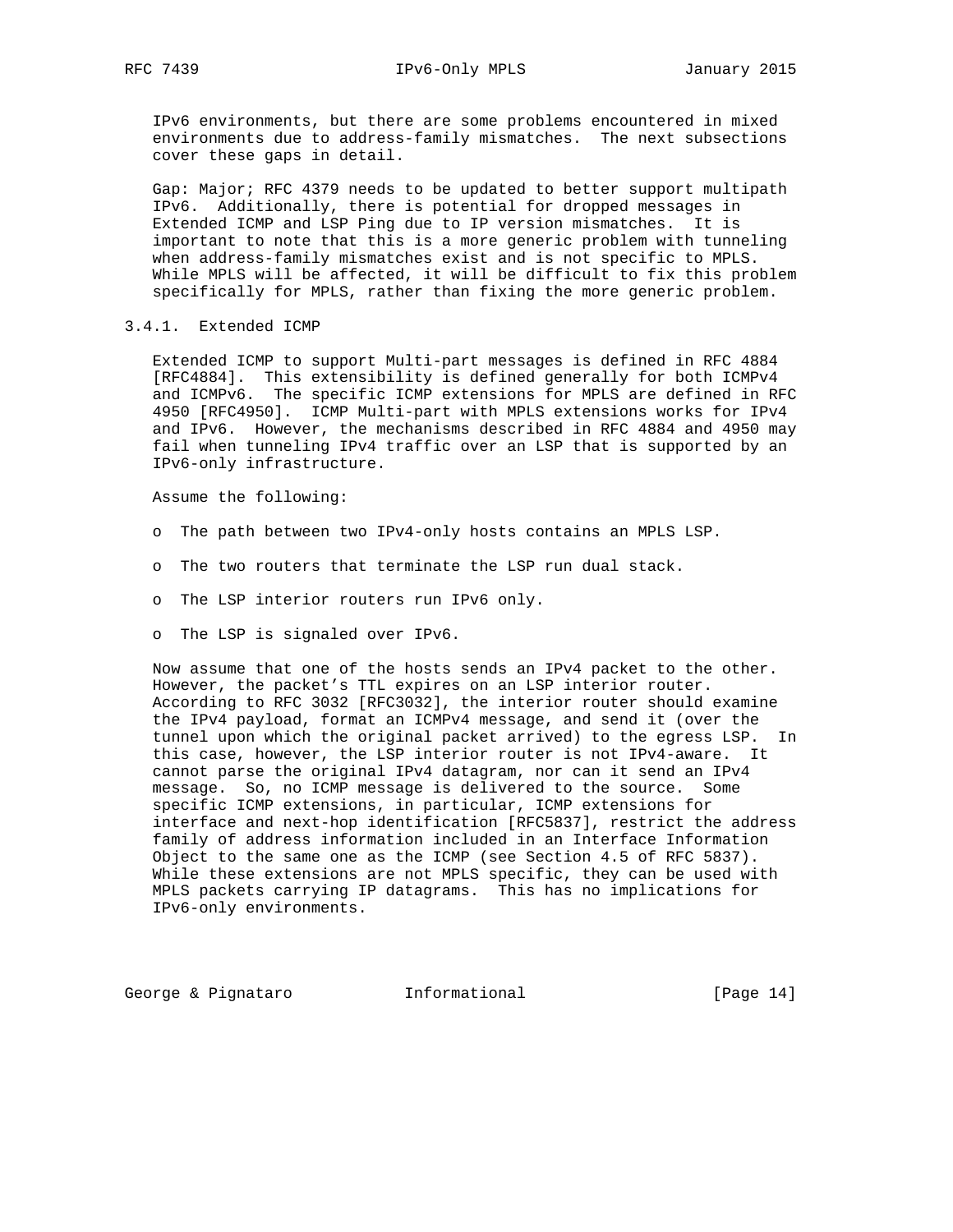Gap: Major; IP version mismatches may cause dropped messages. However, as noted in the previous section, this problem is not specific to MPLS.

3.4.2. Label Switched Path Ping (LSP Ping)

 The LSP Ping mechanism defined in RFC 4379 [RFC4379] is specified to work with IPv6. Specifically, the Target FEC Stacks include both IPv4 and IPv6 versions of all FECs (see Section 3.2 of RFC 4379). The only exceptions are the Pseudowire FECs, which are later specified for IPv6 in RFC 6829 [RFC6829]. The multipath information also includes IPv6 encodings (see Section 3.3.1 of RFC 4379).

 LSP Ping packets are UDP packets over either IPv4 or IPv6 (see Section 4.3 of RFC 4379). However, for IPv6 the destination IP address is a (randomly chosen) IPv6 address from the range 0:0:0:0:0:FFFF:127/104; that is, using an IPv4-mapped IPv6 address. This is a transitional mechanism that should not bleed into IPv6-only networks, as [IPv4-MAPPED] explains. The issue is that the MPLS LSP Ping mechanism needs a range of loopback IP addresses to be used as destination addresses to exercise Equal Cost Multiple Path (ECMP), but the IPv6 address architecture specifies a single address (::1/128) for loopback. A mechanism to achieve this was proposed in [LOOPBACK-PREFIX].

 Additionally, RFC 4379 does not define the value to be used in the IPv6 Router Alert option (RAO). For IPv4 RAO, a value of zero is used. However, there is no equivalent value for IPv6 RAO. This gap needs to be fixed to be able to use LSP Ping in IPv6 networks. Further details on this gap are captured, along with a proposed solution, in [IPv6-RAO].

 Another gap is that the mechanisms described in RFC 4379 may fail when tunneling IPv4 traffic over an LSP that is supported by IPv6-only infrastructure.

Assume the following:

- o LSP Ping is operating in traceroute mode over an MPLS LSP.
- o The two routers that terminate the LSP run dual stack.
- o The LSP interior routers run IPv6 only.
- o The LSP is signaled over IPv6.

George & Pignataro  $I_n$  Informational [Page 15]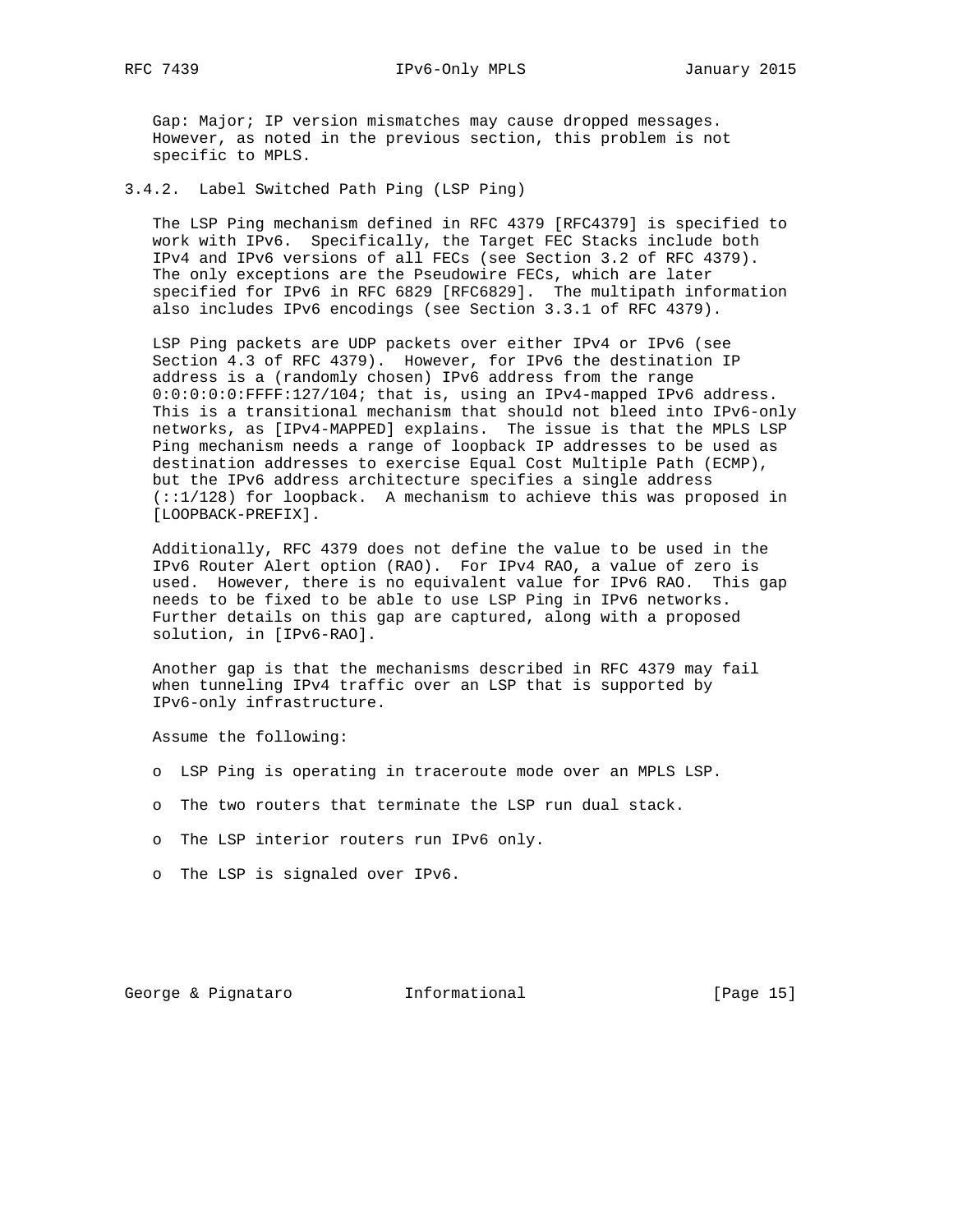Packets will expire at LSP interior routers. According to RFC 4379, the interior router must parse the IPv4 Echo Request and then send an IPv4 Echo Reply. However, the LSP interior router is not IPv4-aware. It cannot parse the IPv4 Echo Request, nor can it send an IPv4 Echo Reply. So, no reply is sent.

 The mechanism described in RFC 4379 also does not sufficiently explain the behavior in certain IPv6-specific scenarios. For example, RFC 4379 defines the K value as 28 octets when the Address Family is set to IPv6 Unnumbered, but it doesn't describe how to carry a 32-bit LSR Router ID in the 128-bit Downstream IP Address field.

 Gap: Major; LSP Ping uses IPv4-mapped IPv6 addresses. IP version mismatches may cause dropped messages and unclear mapping from the LSR Router ID to Downstream IP Address.

3.4.3. Bidirectional Forwarding Detection (BFD)

 The BFD specification for MPLS LSPs [RFC5884] is defined for IPv4, as well as IPv6, versions of MPLS FECs (see Section 3.1 of RFC 5884). Additionally, the BFD packet is encapsulated over UDP and specified to run over both IPv4 and IPv6 (see Section 7 of RFC 5884).

Gap: None.

3.4.4. Pseudowire OAM

 The OAM specifications for MPLS Pseudowires define usage for both IPv4 and IPv6. Specifically, VCCV [RFC5085] can carry IPv4 or IPv6 OAM packets (see Sections 5.1.1 and 5.2.1 of RFC 5085), and VCCV for BFD [RFC5885] also defines an IPv6 encapsulation (see Section 3.2 of RFC 5885).

 Additionally, for LSP Ping for pseudowires, the Pseudowire FECs are specified for IPv6 in RFC 6829 [RFC6829].

Gap: None.

3.4.5. MPLS Transport Profile (MPLS-TP) OAM

 As with MPLS-TP, MPLS-TP OAM [RFC6371] does not require IP or existing MPLS OAM functions and should not be affected by operation on an IPv6-only network. Therefore, this is out of scope for this document but is included for completeness. Although not required, MPLS-TP can use IP.

Gap: None. MPLS-TP OAM does not require IP.

George & Pignataro  $I_n$  Informational [Page 16]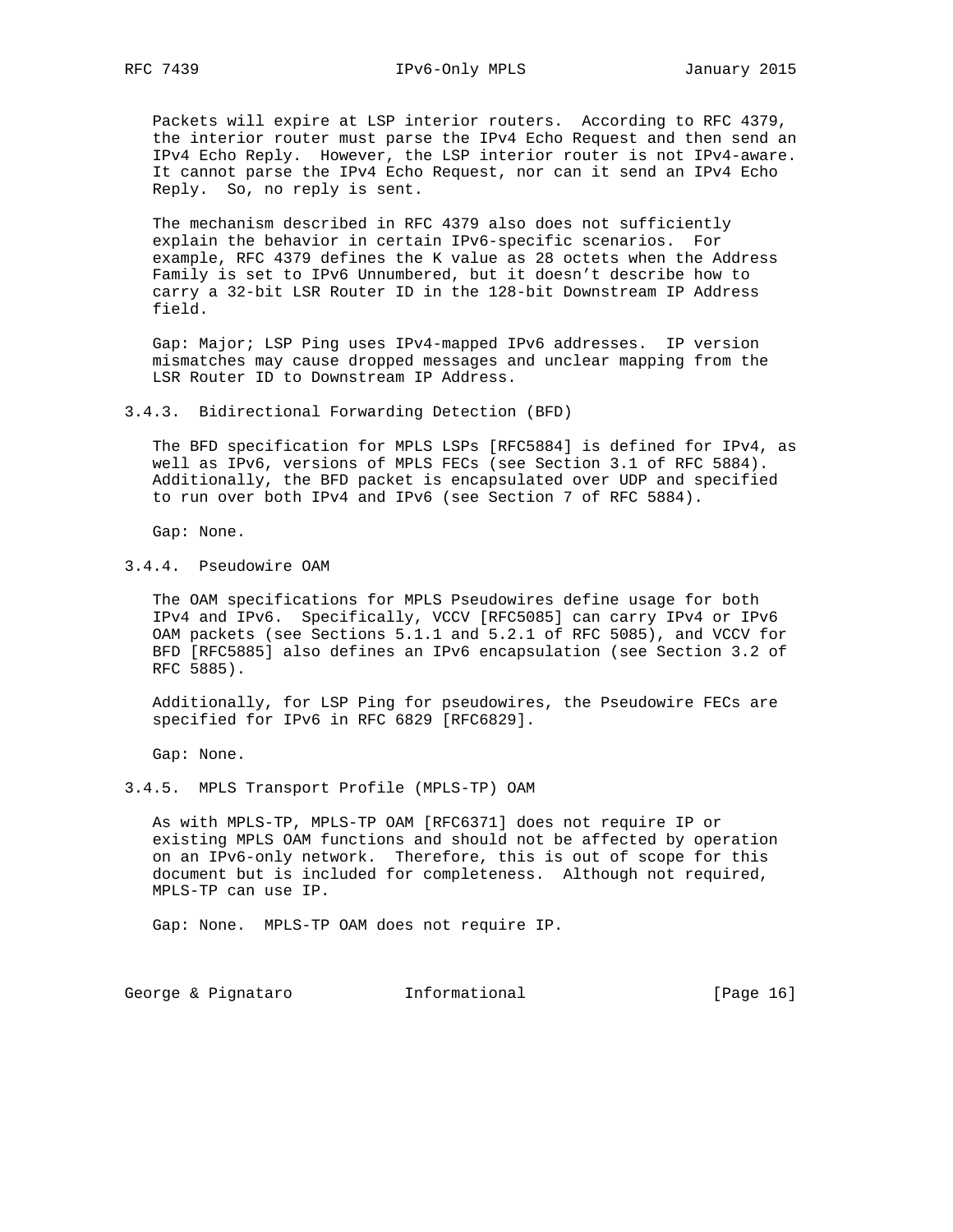# 3.5. MIB Modules

 RFC 3811 [RFC3811] defines the textual conventions for MPLS. These lack support for IPv6 in defining MplsExtendedTunnelId and MplsLsrIdentifier. These textual conventions are used in the MPLS-TE MIB specification [RFC3812], the GMPLS-TE MIB specification [RFC4802] and the FRR extension [RFC6445]. "Definitions of Textual Conventions (TCs) for Multiprotocol Label Switching (MPLS) Management" [MPLS-TC] tries to resolve this gap by marking this textual convention as obsolete.

 The other MIB specifications for LSR [RFC3813], LDP [RFC3815], and TE [RFC4220] have support for both IPv4 and IPv6.

 Lastly, RFC 4990 [RFC4990] discusses how to handle IPv6 sources and destinations in the MPLS and GMPLS-TE MIB modules. In particular, Section 8 of RFC 4990 [RFC4990] describes a method of defining or monitoring an LSP tunnel using the MPLS-TE and GMPLS-TE MIB modules, working around some of the limitations in RFC 3811 [RFC3811].

 Gap: Minor; Section 8 of RFC 4990 [RFC4990] describes a method to handle IPv6 addresses in the MPLS-TE [RFC3812] and GMPLS-TE [RFC4802] MIB modules. Work underway to update RFC 3811 via [MPLS-TC], may also need to update RFC 3812, RFC 4802, and RFC 6445, which depend on it.

4. Gap Summary

 This document has reviewed a wide variety of MPLS features and protocols to determine their suitability for use on IPv6-only or IPv6-primary networks. While some parts of the MPLS suite will function properly without additional changes, gaps have been identified in others that will need to be addressed with follow-on work. This section will summarize those gaps, along with pointers to any work in progress to address them. Note that because the referenced documents are works in progress and do not have consensus at the time of this document's publication, there could be other solutions proposed at a future time, and the pointers in this document should not be considered normative in any way. Additionally, work in progress on new features that use MPLS protocols will need to ensure that those protocols support operation on IPv6-only or IPv6-primary networks, or explicitly identify any dependencies on existing gaps that, once resolved, will allow proper IPv6-only operation.

George & Pignataro **Informational** [Page 17]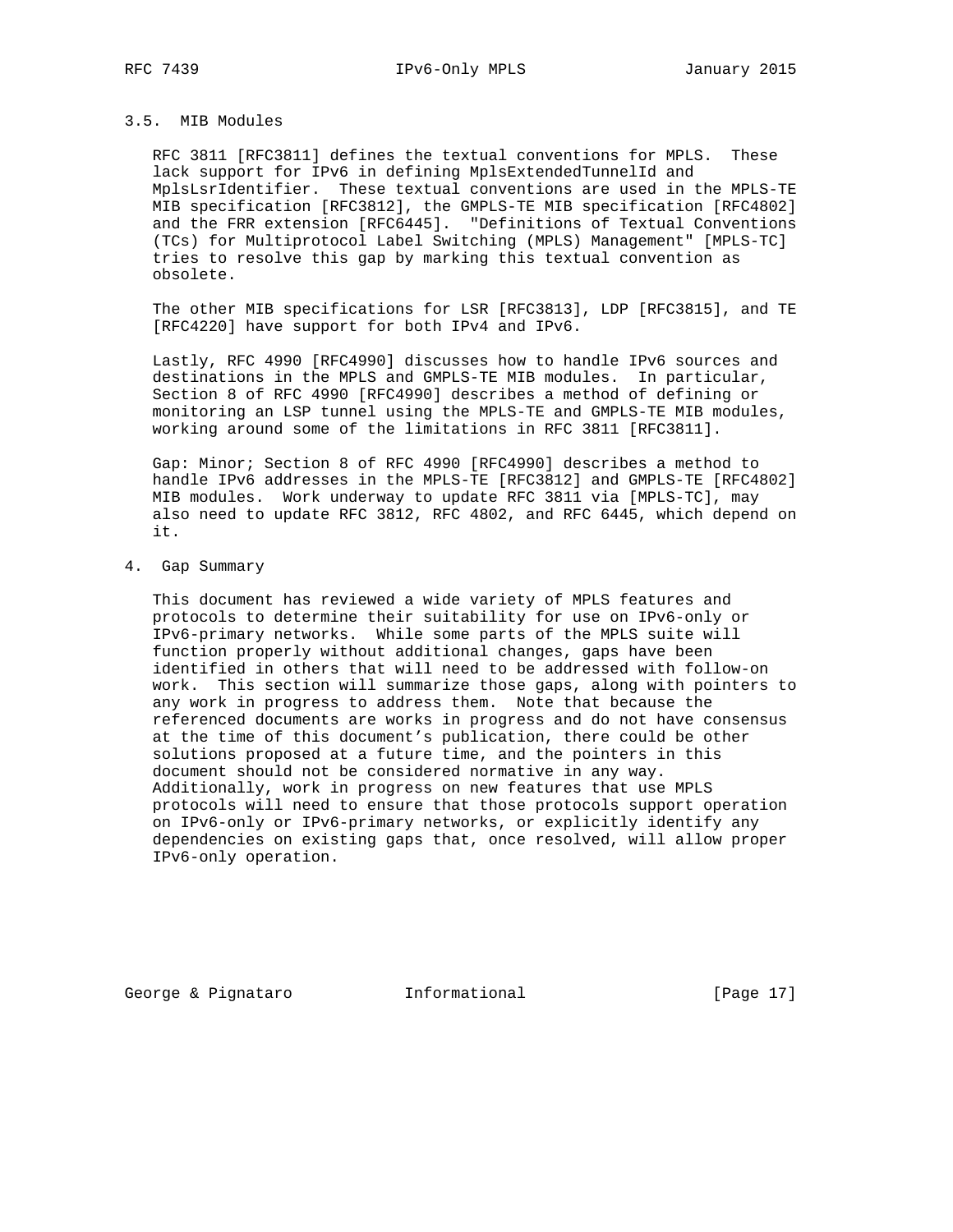| Item                    | Gap                                                                                                                     | Addressed in                                          |
|-------------------------|-------------------------------------------------------------------------------------------------------------------------|-------------------------------------------------------|
| LDP<br>S.3.2.1          | LSP mapping, LDP identifiers, LDP<br>discovery, LDP session establishment,<br>next-hop address, and LDP TTL<br>security | $[LDP-IPV6]$                                          |
| mLDP<br>S.3.2.2         | Inherits gaps from LDP, RFC 6512<br>[RFC6512]                                                                           | Inherits<br>$[LDP-IPV6]$ ,<br>additional<br>fixes TBD |
| GMPLS<br>S.3.2.6        | RFC 6370 [RFC6370] Node ID derivation                                                                                   | TBD                                                   |
| L2VPN<br>S.3.3.1        | RFC 6074 [RFC6074] discovery,<br>signaling                                                                              | TBD                                                   |
| L3VPN<br>S.3.3.2        | RFC 4659 [RFC4659] does not define a<br>method for 4PE/4VPE                                                             | TBD                                                   |
| OAM<br>S.3.4            | RFC 4379 [RFC4379] No IPv6 multipath<br>support, no IPv6 RAO, possible<br>dropped messages in IP version<br>mismatch    | $[IPv6-RAO]$                                          |
| MIB<br>Modules<br>S.3.5 | RFC 3811 [RFC3811] no IPv6 textual<br>convention                                                                        | [MPLS-TC]                                             |

Identified Gaps in MPLS for IPv6-Only Networks

# Table 1: IPv6-Only MPLS Gaps

# 5. Security Considerations

 Changing the address family used for MPLS network operation does not fundamentally alter the security considerations currently extant in any of the specifics of the protocol or its features. However, follow-on work recommended by this gap analysis will need to address any effects that the use of IPv6 in their modifications may have on security.

George & Pignataro  $I_n$  Informational [Page 18]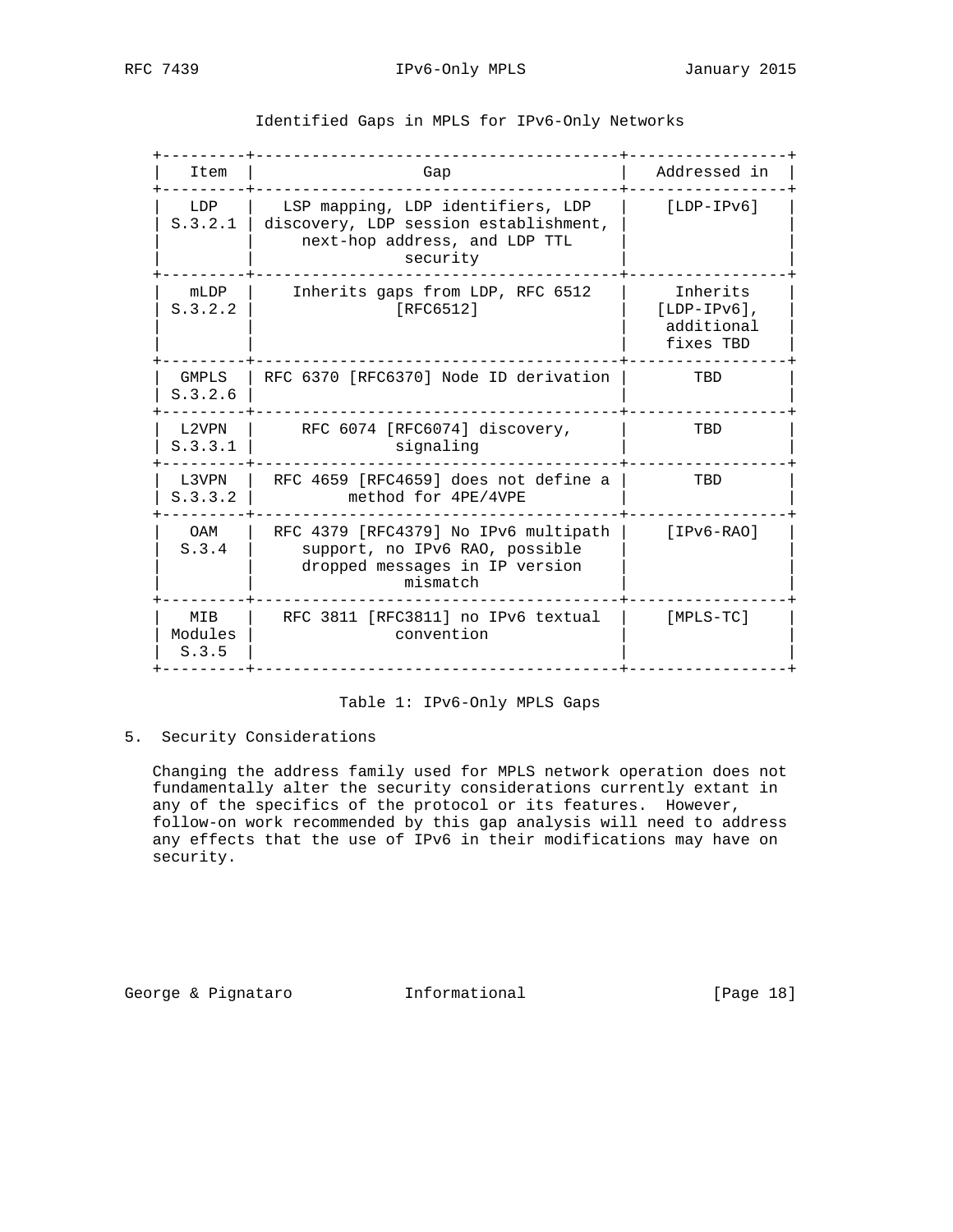RFC 7439 IPv6-Only MPLS January 2015

# 6. References

- 6.1. Normative References
	- [RFC2460] Deering, S. and R. Hinden, "Internet Protocol, Version 6 (IPv6) Specification", RFC 2460, December 1998, <http://www.rfc-editor.org/info/rfc2460>.
	- [RFC3032] Rosen, E., Tappan, D., Fedorkow, G., Rekhter, Y., Farinacci, D., Li, T., and A. Conta, "MPLS Label Stack Encoding", RFC 3032, January 2001, <http://www.rfc-editor.org/info/rfc3032>.
	- [RFC3107] Rekhter, Y. and E. Rosen, "Carrying Label Information in BGP-4", RFC 3107, May 2001, <http://www.rfc-editor.org/info/rfc3107>.
	- [RFC3209] Awduche, D., Berger, L., Gan, D., Li, T., Srinivasan, V., and G. Swallow, "RSVP-TE: Extensions to RSVP for LSP Tunnels", RFC 3209, December 2001, <http://www.rfc-editor.org/info/rfc3209>.
	- [RFC3471] Berger, L., "Generalized Multi-Protocol Label Switching (GMPLS) Signaling Functional Description", RFC 3471, January 2003, <http://www.rfc-editor.org/info/rfc3471>.
	- [RFC3473] Berger, L., "Generalized Multi-Protocol Label Switching (GMPLS) Signaling Resource ReserVation Protocol-Traffic Engineering (RSVP-TE) Extensions", RFC 3473, January 2003, <http://www.rfc-editor.org/info/rfc3473>.
	- [RFC3811] Nadeau, T. and J. Cucchiara, "Definitions of Textual Conventions (TCs) for Multiprotocol Label Switching (MPLS) Management", RFC 3811, June 2004, <http://www.rfc-editor.org/info/rfc3811>.
	- [RFC4023] Worster, T., Rekhter, Y., and E. Rosen, "Encapsulating MPLS in IP or Generic Routing Encapsulation (GRE)", RFC 4023, March 2005, <http://www.rfc-editor.org/info/rfc4023>.
	- [RFC4379] Kompella, K. and G. Swallow, "Detecting Multi-Protocol Label Switched (MPLS) Data Plane Failures", RFC 4379, February 2006, <http://www.rfc-editor.org/info/rfc4379>.

George & Pignataro  $I_n$  Informational [Page 19]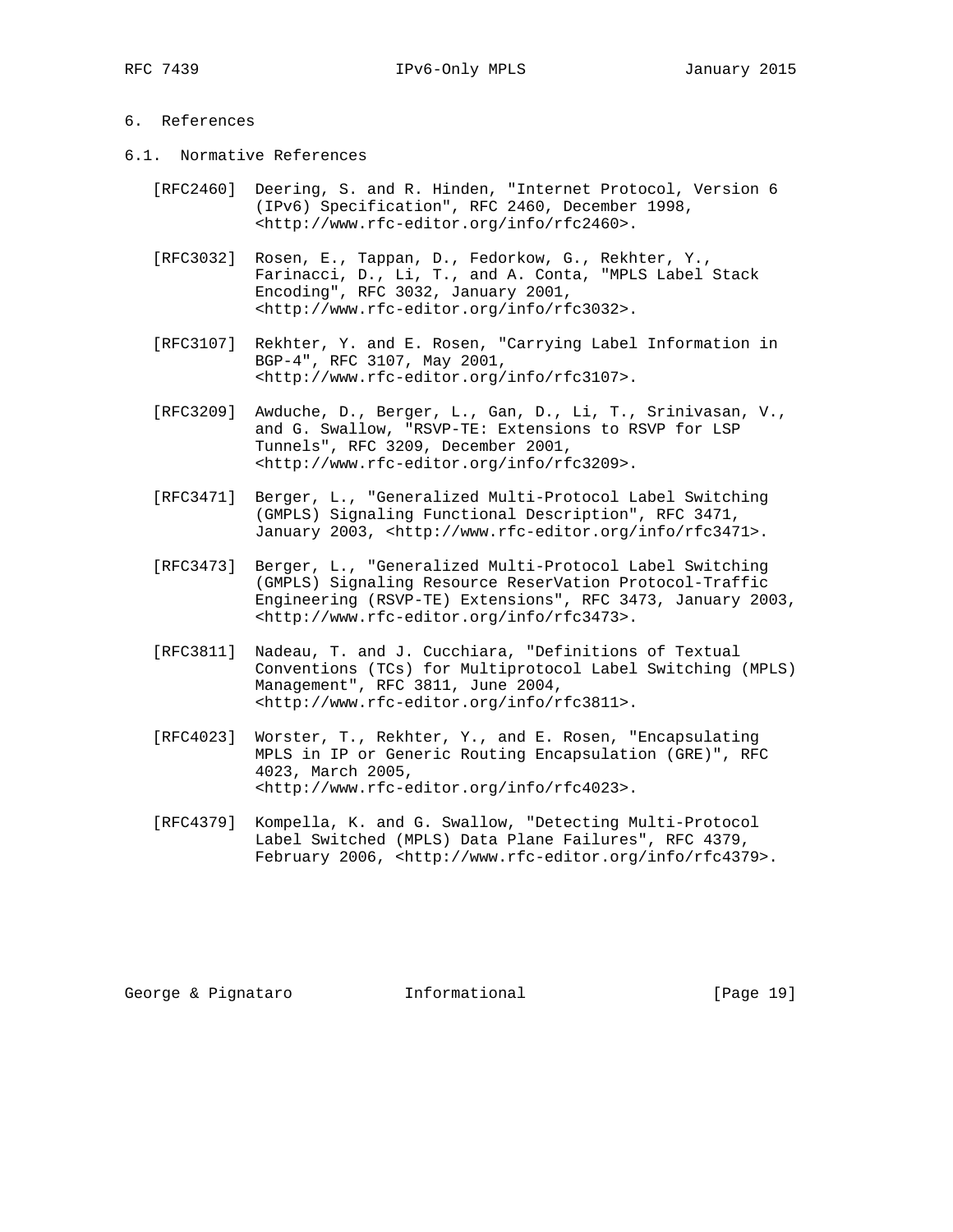- [RFC4659] De Clercq, J., Ooms, D., Carugi, M., and F. Le Faucheur, "BGP-MPLS IP Virtual Private Network (VPN) Extension for IPv6 VPN", RFC 4659, September 2006, <http://www.rfc-editor.org/info/4659>.
- [RFC4817] Townsley, M., Pignataro, C., Wainner, S., Seely, T., and J. Young, "Encapsulation of MPLS over Layer 2 Tunneling Protocol Version 3", RFC 4817, March 2007, <http://www.rfc-editor.org/info/rfc4817>.
- [RFC5036] Andersson, L., Minei, I., and B. Thomas, "LDP Specification", RFC 5036, October 2007, <http://www.rfc-editor.org/info/rfc5036>.
- [RFC6074] Rosen, E., Davie, B., Radoaca, V., and W. Luo, "Provisioning, Auto-Discovery, and Signaling in Layer 2 Virtual Private Networks (L2VPNs)", RFC 6074, January 2011, <http://www.rfc-editor.org/info/rfc6074>.
- [RFC6370] Bocci, M., Swallow, G., and E. Gray, "MPLS Transport Profile (MPLS-TP) Identifiers", RFC 6370, September 2011, <http://www.rfc-editor.org/info/rfc6370>.
- [RFC6512] Wijnands, IJ., Rosen, E., Napierala, M., and N. Leymann, "Using Multipoint LDP When the Backbone Has No Route to the Root", RFC 6512, February 2012, <http://www.rfc-editor.org/info/rfc6512>.
- 6.2. Informative References
	- [EVPN] Sajassi, A., Aggarwal, R., Bitar, N., Isaac, A., and J. Uttaro, "BGP MPLS Based Ethernet VPN", Work in Progress, draft-ietf-l2vpn-evpn-11, October 2014.

#### [IPv4-MAPPED]

 Metz, C. and J. Hagino, "IPv4-Mapped Addresses on the Wire Considered Harmful", Work in Progress, draft-itojun-v6ops v4mapped-harmful-02, October 2003.

# [IPv6-RAO]

 Raza, K., Akiya, N., and C. Pignataro, "IPv6 Router Alert Option for MPLS OAM", Work in Progress, draft-raza-mpls oam-ipv6-rao-02, September 2014.

#### [LDP-IPv6]

 Asati, R., Manral, V., Papneja, R., and C. Pignataro, "Updates to LDP for IPv6", Work in Progress, draft-ietf mpls-ldp-ipv6-14, October 2014.

George & Pignataro  $I_n$  Informational [Page 20]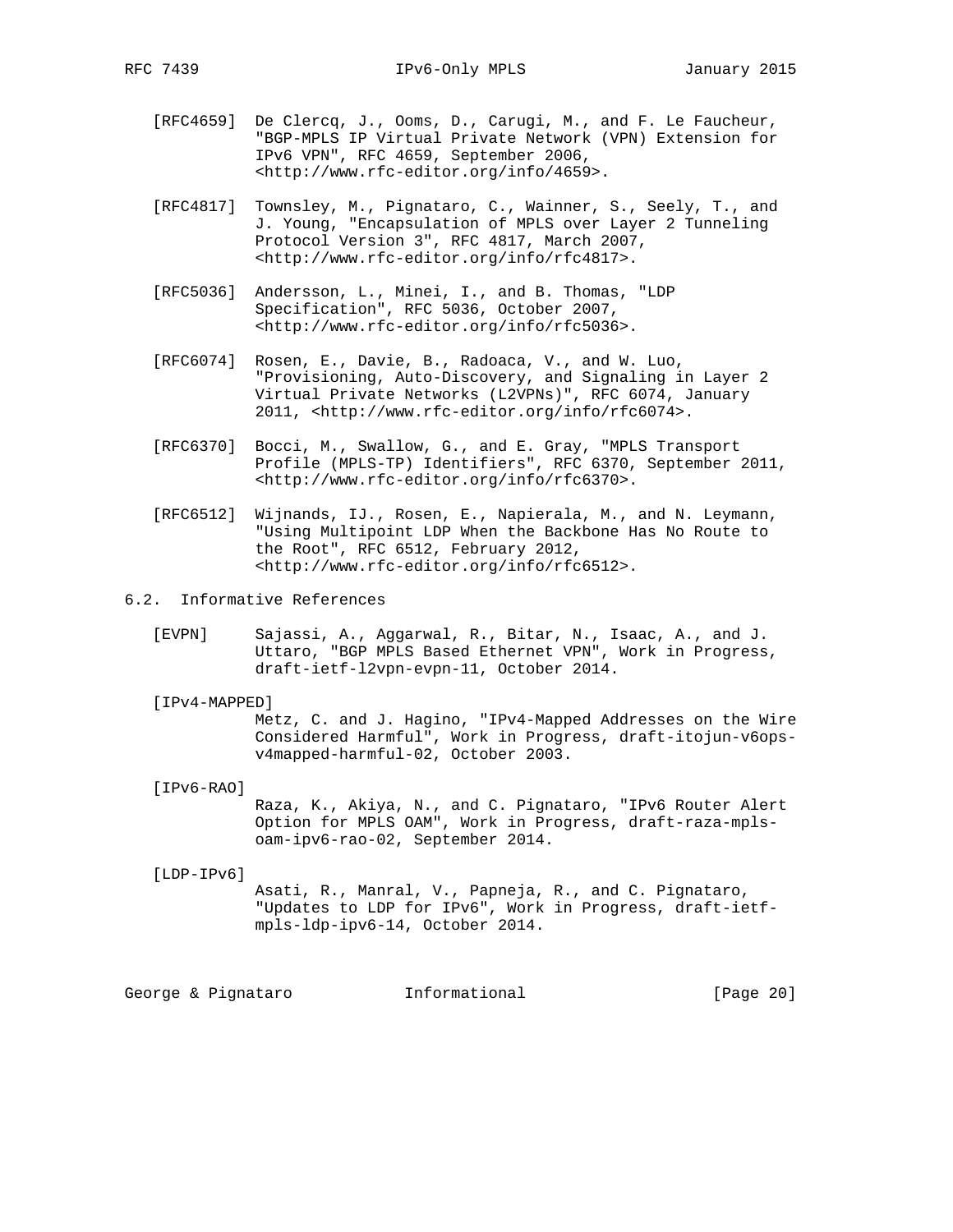[LOOPBACK-PREFIX] Smith, M., "A Larger Loopback Prefix for IPv6", Work in Progress, draft-smith-v6ops-larger-ipv6-loopback-prefix- 04, February 2013.

[mLDP-NLRI]

 Wijnands, I., Rosen, E., and U. Joorde, "Encoding mLDP FECs in the NLRI of BGP MCAST-VPN Routes", Work in Progress, draft-ietf-l3vpn-mvpn-mldp-nlri-10, November 2014.

- [MPLS-TC] Manral, V., Tsou, T., Will, W., and F. Fondelli, "Definitions of Textual Conventions (TCs) for Multiprotocol Label Switching (MPLS) Management", Work in Progress, draft-manral-mpls-rfc3811bis-04, September 2014.
- [PE-CE] Patel, K., Rekhter, Y., and E. Rosen, "BGP as an MVPN PE-CE Protocol", Work in Progress, draft-ietf-l3vpn-mvpn-pe- ce-02, October 2014.
- [RFC1918] Rekhter, Y., Moskowitz, R., Karrenberg, D., Groot, G., and E. Lear, "Address Allocation for Private Internets", BCP 5, RFC 1918, February 1996, <http://www.rfc-editor.org/info/rfc1918>.
- [RFC3630] Katz, D., Kompella, K., and D. Yeung, "Traffic Engineering (TE) Extensions to OSPF Version 2", RFC 3630, September 2003, <http://www.rfc-editor.org/info/rfc3630>.
	- [RFC3812] Srinivasan, C., Viswanathan, A., and T. Nadeau, "Multiprotocol Label Switching (MPLS) Traffic Engineering (TE) Management Information Base (MIB)", RFC 3812, June 2004, <http://www.rfc-editor.org/info/rfc3812>.
	- [RFC3813] Srinivasan, C., Viswanathan, A., and T. Nadeau, "Multiprotocol Label Switching (MPLS) Label Switching Router (LSR) Management Information Base (MIB)", RFC 3813, June 2004, <http://www.rfc-editor.org/info/rfc3813>.
	- [RFC3815] Cucchiara, J., Sjostrand, H., and J. Luciani, "Definitions of Managed Objects for the Multiprotocol Label Switching (MPLS), Label Distribution Protocol (LDP)", RFC 3815, June 2004, <http://www.rfc-editor.org/info/rfc3815>.
	- [RFC4090] Pan, P., Swallow, G., and A. Atlas, "Fast Reroute Extensions to RSVP-TE for LSP Tunnels", RFC 4090, May 2005, <http://www.rfc-editor.org/info/rfc4090>.

George & Pignataro **Informational** [Page 21]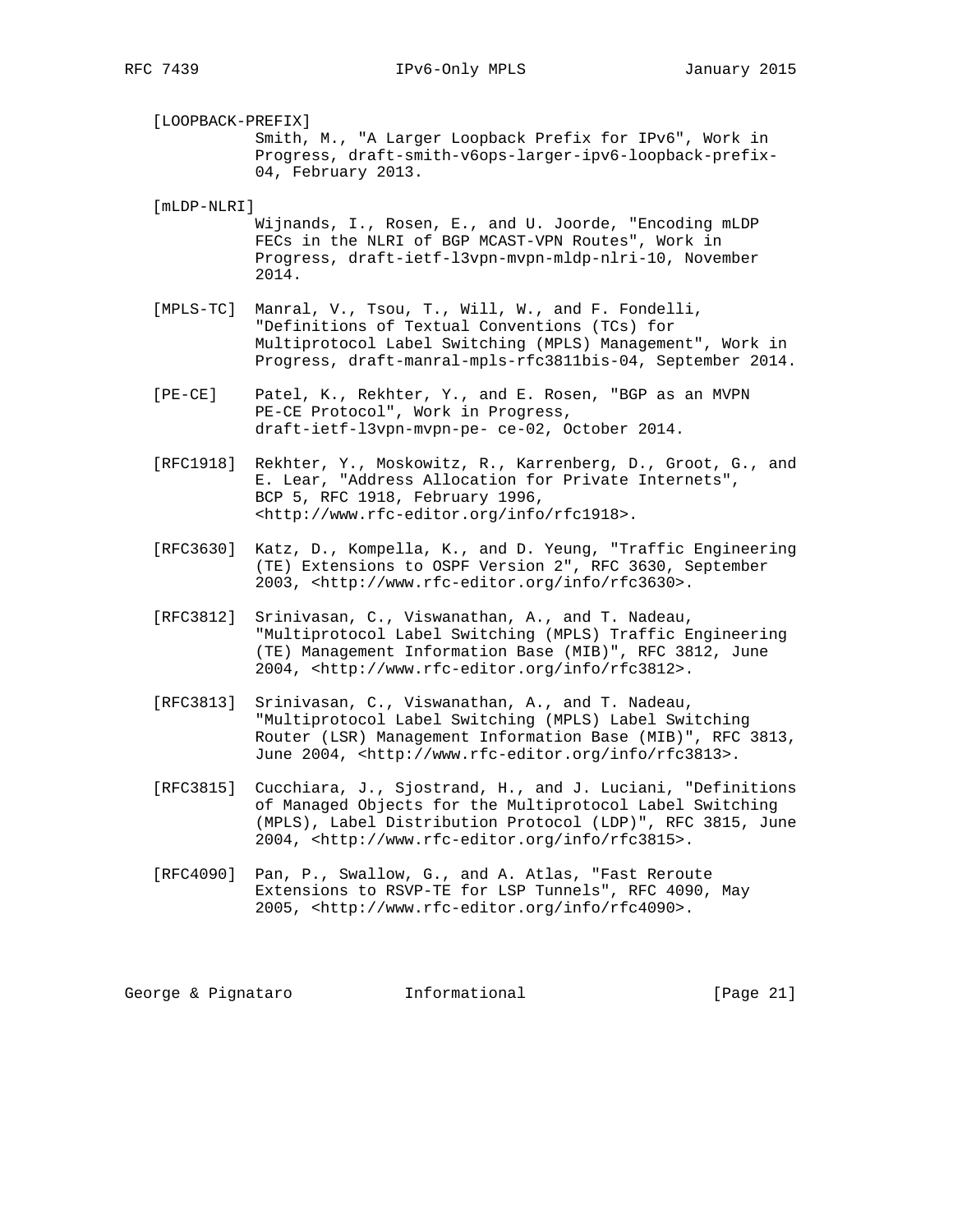- [RFC4220] Dubuc, M., Nadeau, T., and J. Lang, "Traffic Engineering Link Management Information Base", RFC 4220, November 2005, <http://www.rfc-editor.org/info/rfc4220>.
- [RFC4364] Rosen, E. and Y. Rekhter, "BGP/MPLS IP Virtual Private Networks (VPNs)", RFC 4364, February 2006, <http://www.rfc-editor.org/info/rfc4364>.
- [RFC4447] Martini, L., Rosen, E., El-Aawar, N., Smith, T., and G. Heron, "Pseudowire Setup and Maintenance Using the Label Distribution Protocol (LDP)", RFC 4447, April 2006, <http://www.rfc-editor.org/info/rfc4447>.
- [RFC4558] Ali, Z., Rahman, R., Prairie, D., and D. Papadimitriou, "Node-ID Based Resource Reservation Protocol (RSVP) Hello: A Clarification Statement", RFC 4558, June 2006, <http://www.rfc-editor.org/info/rfc4558>.
- [RFC4655] Farrel, A., Vasseur, J., and J. Ash, "A Path Computation Element (PCE)-Based Architecture", RFC 4655, August 2006, <http://www.rfc-editor.org/info/rfc4655>.
- [RFC4664] Andersson, L. and E. Rosen, "Framework for Layer 2 Virtual Private Networks (L2VPNs)", RFC 4664, September 2006, <http://www.rfc-editor.org/info/rfc4664>.
- [RFC4761] Kompella, K. and Y. Rekhter, "Virtual Private LAN Service (VPLS) Using BGP for Auto-Discovery and Signaling", RFC 4761, January 2007, <http://www.rfc-editor.org/info/rfc4761>.
- [RFC4762] Lasserre, M. and V. Kompella, "Virtual Private LAN Service (VPLS) Using Label Distribution Protocol (LDP) Signaling", RFC 4762, January 2007, <http://www.rfc-editor.org/info/rfc4762>.
- [RFC4798] De Clercq, J., Ooms, D., Prevost, S., and F. Le Faucheur, "Connecting IPv6 Islands over IPv4 MPLS Using IPv6 Provider Edge Routers (6PE)", RFC 4798, February 2007, <http://www.rfc-editor.org/info/rfc4798>.
- [RFC4802] Nadeau, T. and A. Farrel, "Generalized Multiprotocol Label Switching (GMPLS) Traffic Engineering Management Information Base", RFC 4802, February 2007, <http://www.rfc-editor.org/info/rfc4802>.

George & Pignataro  $I_n$  Informational [Page 22]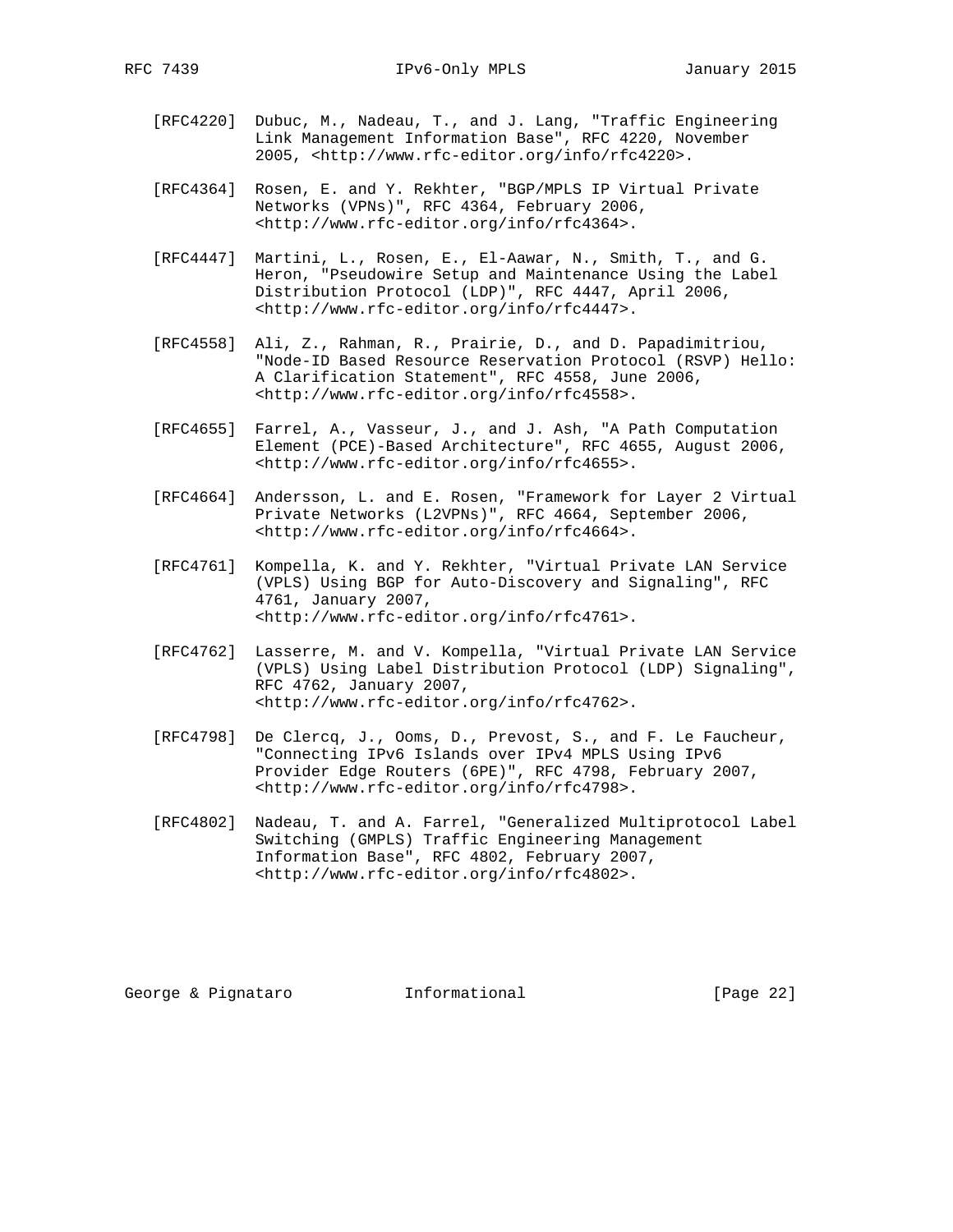- [RFC4875] Aggarwal, R., Papadimitriou, D., and S. Yasukawa, "Extensions to Resource Reservation Protocol - Traffic Engineering (RSVP-TE) for Point-to-Multipoint TE Label Switched Paths (LSPs)", RFC 4875, May 2007, <http://www.rfc-editor.org/info/rfc4875>.
- [RFC4884] Bonica, R., Gan, D., Tappan, D., and C. Pignataro, "Extended ICMP to Support Multi-Part Messages", RFC 4884, April 2007, <http://www.rfc-editor.org/info/rfc4884>.
- [RFC4950] Bonica, R., Gan, D., Tappan, D., and C. Pignataro, "ICMP Extensions for Multiprotocol Label Switching", RFC 4950, August 2007, <http://www.rfc-editor.org/info/rfc4950>.
- [RFC4990] Shiomoto, K., Papneja, R., and R. Rabbat, "Use of Addresses in Generalized Multiprotocol Label Switching (GMPLS) Networks", RFC 4990, September 2007, <http://www.rfc-editor.org/info/rfc4990>.
- [RFC5082] Gill, V., Heasley, J., Meyer, D., Savola, P., and C. Pignataro, "The Generalized TTL Security Mechanism (GTSM)", RFC 5082, October 2007, <http://www.rfc-editor.org/info/rfc5082>.
- [RFC5085] Nadeau, T. and C. Pignataro, "Pseudowire Virtual Circuit Connectivity Verification (VCCV): A Control Channel for Pseudowires", RFC 5085, December 2007, <http://www.rfc-editor.org/info/rfc5085>.
- [RFC5088] Le Roux, JL., Vasseur, JP., Ikejiri, Y., and R. Zhang, "OSPF Protocol Extensions for Path Computation Element (PCE) Discovery", RFC 5088, January 2008, <http://www.rfc-editor.org/info/rfc5088>.
- [RFC5089] Le Roux, JL., Vasseur, JP., Ikejiri, Y., and R. Zhang, "IS-IS Protocol Extensions for Path Computation Element (PCE) Discovery", RFC 5089, January 2008, <http://www.rfc-editor.org/info/rfc5089>.
- [RFC5286] Atlas, A. and A. Zinin, "Basic Specification for IP Fast Reroute: Loop-Free Alternates", RFC 5286, September 2008, <http://www.rfc-editor.org/info/rfc5286>.
- [RFC5305] Li, T. and H. Smit, "IS-IS Extensions for Traffic Engineering", RFC 5305, October 2008, <http://www.rfc-editor.org/info/rfc5305>.

George & Pignataro **Informational** [Page 23]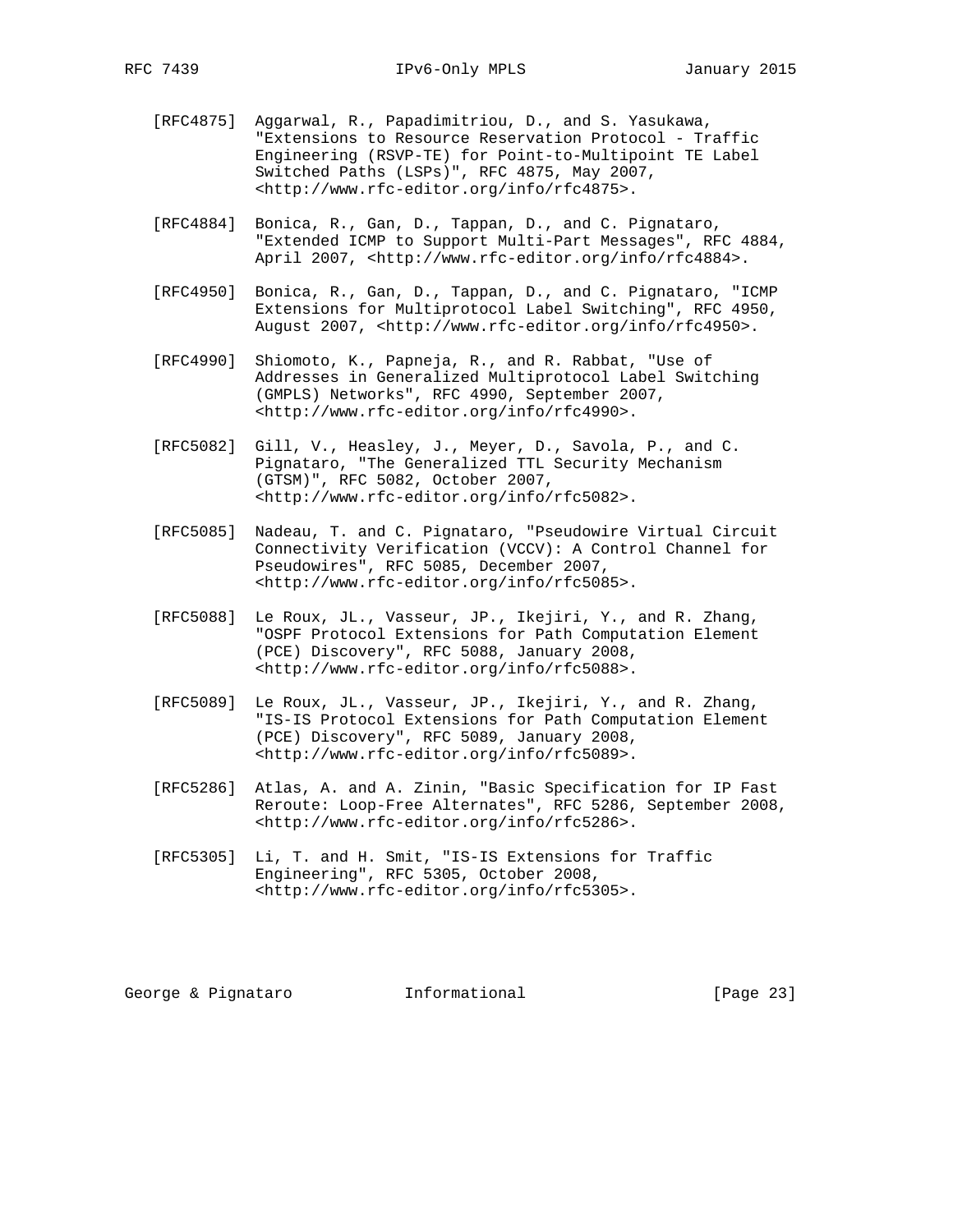- [RFC5329] Ishiguro, K., Manral, V., Davey, A., and A. Lindem, "Traffic Engineering Extensions to OSPF Version 3", RFC 5329, September 2008, <http://www.rfc-editor.org/info/rfc5329>.
- [RFC5440] Vasseur, JP. and JL. Le Roux, "Path Computation Element (PCE) Communication Protocol (PCEP)", RFC 5440, March 2009, <http://www.rfc-editor.org/info/rfc5440>.
- [RFC5512] Mohapatra, P. and E. Rosen, "The BGP Encapsulation Subsequent Address Family Identifier (SAFI) and the BGP Tunnel Encapsulation Attribute", RFC 5512, April 2009, <http://www.rfc-editor.org/info/rfc5512>.
- [RFC5520] Bradford, R., Vasseur, JP., and A. Farrel, "Preserving Topology Confidentiality in Inter-Domain Path Computation Using a Path-Key-Based Mechanism", RFC 5520, April 2009, <http://www.rfc-editor.org/info/rfc5520>.
- [RFC5521] Oki, E., Takeda, T., and A. Farrel, "Extensions to the Path Computation Element Communication Protocol (PCEP) for Route Exclusions", RFC 5521, April 2009, <http://www.rfc-editor.org/info/rfc5521>.
- [RFC5640] Filsfils, C., Mohapatra, P., and C. Pignataro, "Load- Balancing for Mesh Softwires", RFC 5640, August 2009, <http://www.rfc-editor.org/info/rfc5640>.
- [RFC5837] Atlas, A., Bonica, R., Pignataro, C., Shen, N., and JR. Rivers, "Extending ICMP for Interface and Next-Hop Identification", RFC 5837, April 2010, <http://www.rfc-editor.org/info/rfc5837>.
- [RFC5884] Aggarwal, R., Kompella, K., Nadeau, T., and G. Swallow, "Bidirectional Forwarding Detection (BFD) for MPLS Label Switched Paths (LSPs)", RFC 5884, June 2010, <http://www.rfc-editor.org/info/rfc5884>.
- [RFC5885] Nadeau, T. and C. Pignataro, "Bidirectional Forwarding Detection (BFD) for the Pseudowire Virtual Circuit Connectivity Verification (VCCV)", RFC 5885, June 2010, <http://www.rfc-editor.org/info/rfc5885>.
- [RFC5886] Vasseur, JP., Le Roux, JL., and Y. Ikejiri, "A Set of Monitoring Tools for Path Computation Element (PCE)-Based Architecture", RFC 5886, June 2010, <http://www.rfc-editor.org/info/rfc5886>.

George & Pignataro  $I_n$  Informational [Page 24]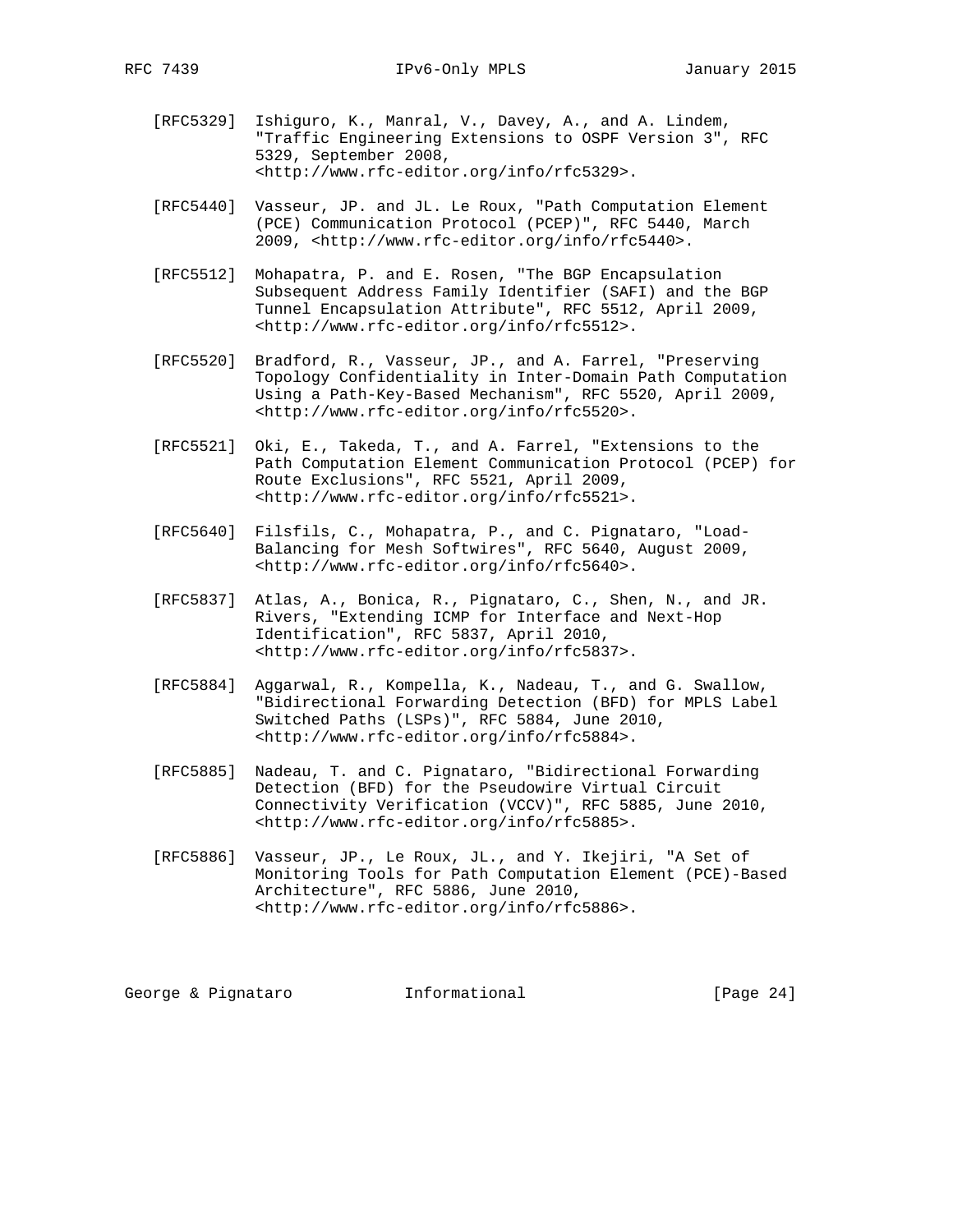- [RFC5921] Bocci, M., Bryant, S., Frost, D., Levrau, L., and L. Berger, "A Framework for MPLS in Transport Networks", RFC 5921, July 2010, <http://www.rfc-editor.org/info/rfc5921>.
- [RFC6006] Zhao, Q., King, D., Verhaeghe, F., Takeda, T., Ali, Z., and J. Meuric, "Extensions to the Path Computation Element Communication Protocol (PCEP) for Point-to-Multipoint Traffic Engineering Label Switched Paths", RFC 6006, September 2010, <http://www.rfc-editor.org/info/rfc6006>.
- [RFC6073] Martini, L., Metz, C., Nadeau, T., Bocci, M., and M. Aissaoui, "Segmented Pseudowire", RFC 6073, January 2011, <http://www.rfc-editor.org/info/rfc6073>.
- [RFC6119] Harrison, J., Berger, J., and M. Bartlett, "IPv6 Traffic Engineering in IS-IS", RFC 6119, February 2011, <http://www.rfc-editor.org/info/rfc6119>.
- [RFC6371] Busi, I. and D. Allan, "Operations, Administration, and Maintenance Framework for MPLS-Based Transport Networks", RFC 6371, September 2011, <http://www.rfc-editor.org/info/rfc6371>.
- [RFC6388] Wijnands, IJ., Minei, I., Kompella, K., and B. Thomas, "Label Distribution Protocol Extensions for Point-to- Multipoint and Multipoint-to-Multipoint Label Switched Paths", RFC 6388, November 2011, <http://www.rfc-editor.org/info/rfc6388>.
- [RFC6445] Nadeau, T., Koushik, A., and R. Cetin, "Multiprotocol Label Switching (MPLS) Traffic Engineering Management Information Base for Fast Reroute", RFC 6445, November 2011, <http://www.rfc-editor.org/info/rfc6445>.
- [RFC6513] Rosen, E. and R. Aggarwal, "Multicast in MPLS/BGP IP VPNs", RFC 6513, February 2012, <http://www.rfc-editor.org/info/rfc6513>.
- [RFC6514] Aggarwal, R., Rosen, E., Morin, T., and Y. Rekhter, "BGP Encodings and Procedures for Multicast in MPLS/BGP IP VPNs", RFC 6514, February 2012, <http://rfc-editor.org/info/rfc6514>.
- [RFC6540] George, W., Donley, C., Liljenstolpe, C., and L. Howard, "IPv6 Support Required for All IP-Capable Nodes", BCP 177, RFC 6540, April 2012, <http://www.rfc-editor.org/info/rfc6540>.

George & Pignataro  $I_n$  Informational [Page 25]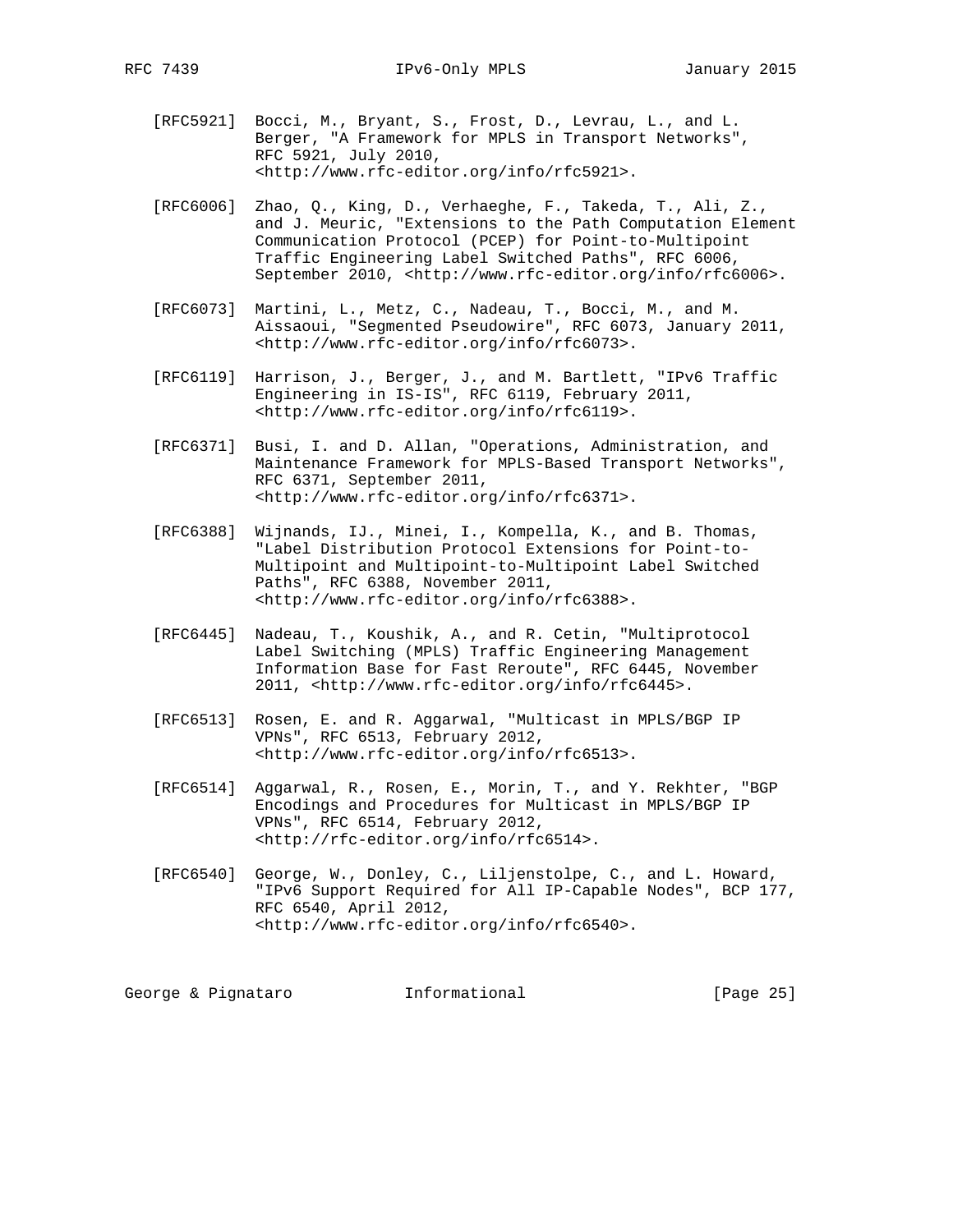- [RFC6624] Kompella, K., Kothari, B., and R. Cherukuri, "Layer 2 Virtual Private Networks Using BGP for Auto-Discovery and Signaling", RFC 6624, May 2012, <http://www.rfc-editor.org/info/rfc6624>.
- [RFC6720] Pignataro, C. and R. Asati, "The Generalized TTL Security Mechanism (GTSM) for the Label Distribution Protocol (LDP)", RFC 6720, August 2012, <http://www.rfc-editor.org/info/rfc6720>.
- [RFC6829] Chen, M., Pan, P., Pignataro, C., and R. Asati, "Label Switched Path (LSP) Ping for Pseudowire Forwarding Equivalence Classes (FECs) Advertised over IPv6", RFC 6829, January 2013, <http://www.rfc-editor.org/info/rfc6829>.
- [RFC7117] Aggarwal, R., Kamite, Y., Fang, L., Rekhter, Y., and C. Kodeboniya, "Multicast in Virtual Private LAN Service (VPLS)", RFC 7117, February 2014, <http://www.rfc-editor.org/info/rfc7117>.

# Acknowledgements

 The authors wish to thank Alvaro Retana, Andrew Yourtchenko, Loa Andersson, David Allan, Mach Chen, Mustapha Aissaoui, and Mark Tinka for their detailed reviews, as well as Brian Haberman, Joel Jaeggli, Adrian Farrel, Nobo Akiya, Francis Dupont, and Tobias Gondrom for their comments.

Contributors

The following people have contributed text to this document:

 Rajiv Asati Cisco Systems 7025 Kit Creek Road Research Triangle Park, NC 27709 United States

EMail: rajiva@cisco.com

George & Pignataro  $I_n$  Informational [Page 26]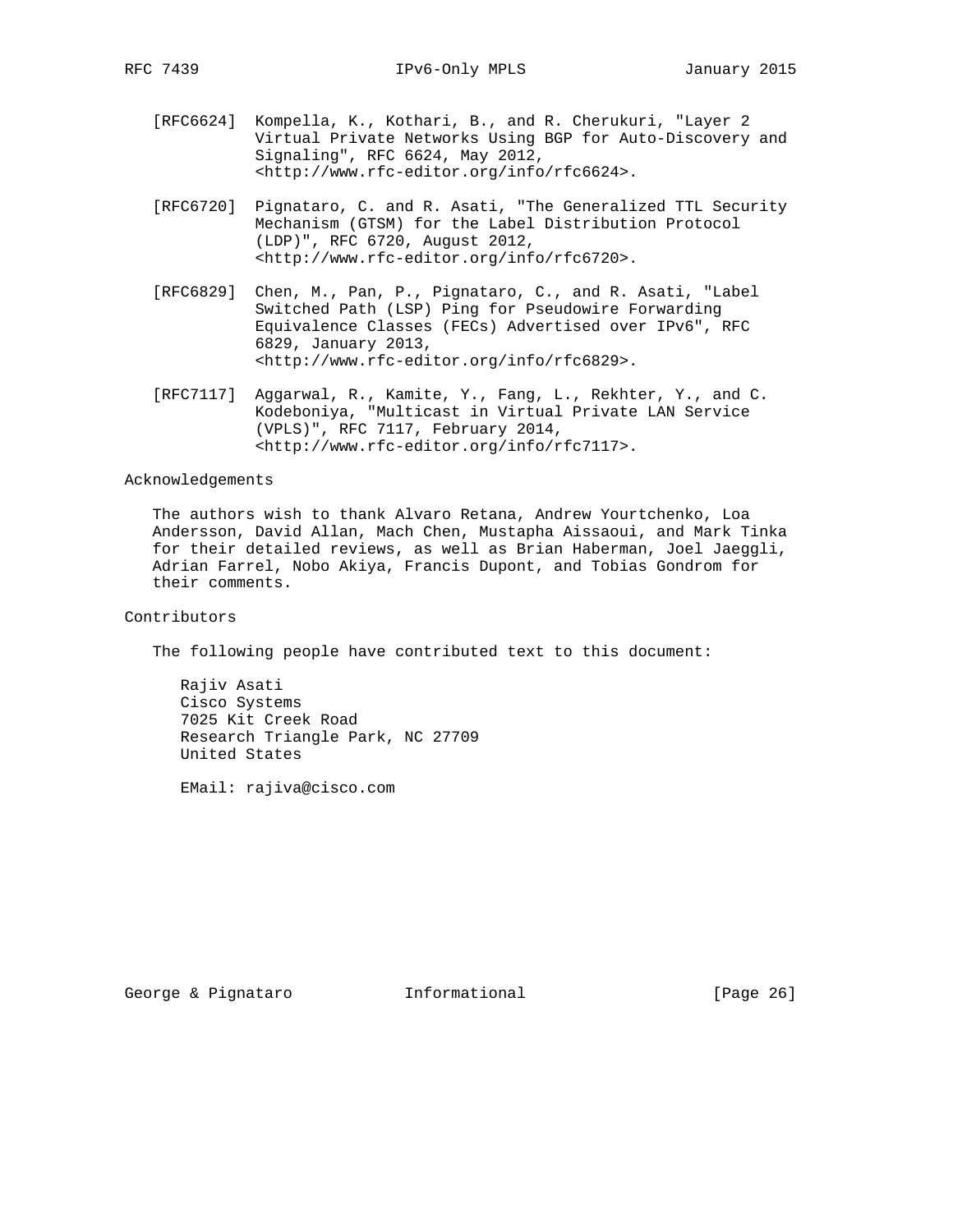Kamran Raza Cisco Systems 2000 Innovation Drive Ottawa, ON K2K-3E8 Canada

EMail: skraza@cisco.com

 Ronald Bonica Juniper Networks 2251 Corporate Park Drive Herndon, VA 20171 United States

EMail: rbonica@juniper.net

 Rajiv Papneja Huawei Technologies 2330 Central Expressway Santa Clara, CA 95050 United States

EMail: rajiv.papneja@huawei.com

 Dhruv Dhody Huawei Technologies Leela Palace Bangalore, Karnataka 560008 India

EMail: dhruv.ietf@gmail.com

 Vishwas Manral Ionos Networks Sunnyvale, CA 94089 United States

EMail: vishwas@ionosnetworks.com

George & Pignataro  $I_n$  Informational [Page 27]